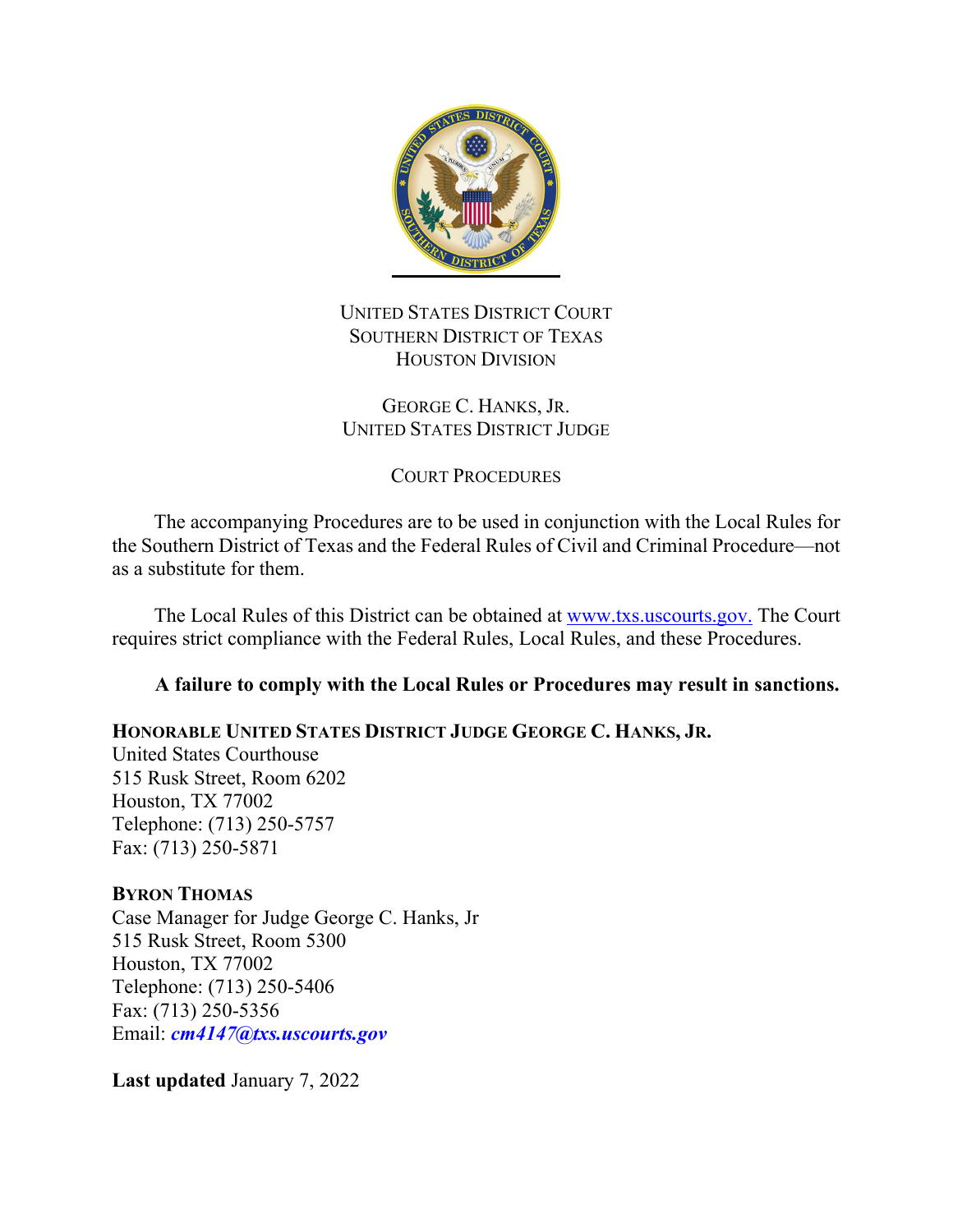## **TABLE OF CONTENTS**

- **1. [CONTACT WITH COURT PERSONNEL](#page-1-0)**
- **2. [COURTESY COPIES OF DOCUMENTS](#page-3-0)**
- **3. [EMERGENCIES](#page-3-1)**
- **4. [CONTINUANCES](#page-3-2)**
- **5. [APPEARANCES AND CONFERENCES](#page-4-0)**
- **6. [MOTION PRACTICE](#page-5-0)**
- **[7. MOTIONS AND MEMORANDA OF LAW](#page-9-0)**
- **[8. INITIAL PRETRIAL CONFERENCES AND DOCKET CONTROL ORDERS](#page-10-0)**
- **9. [REQUIRED PRETRIAL AND TRIAL MATERIALS](#page-11-0)**
- **10. TRIAL SETTINGS**
- **11. [EXHIBITS](#page-14-0)**
- **12. [EQUIPMENT](#page-15-0)**
- **13. [COURTROOM PROCEDURES](#page-15-1)**
- **14. [VOIR DIRE](#page-18-0)**
- **15. [SETTLEMENTS AND ORDERS OF DISMISSAL](#page-18-1)**
- **16. DOCKET CONTROL ORDER**
- **17. JOINT PRETRIAL ORDER**
- **18. EXHIBIT LIST**
- **19. JOINT TRIAL WORKSHEET**
- <span id="page-1-0"></span>**20. CONSENT TO PROCEED BEFORE THE MAGISTRATE JUDGE**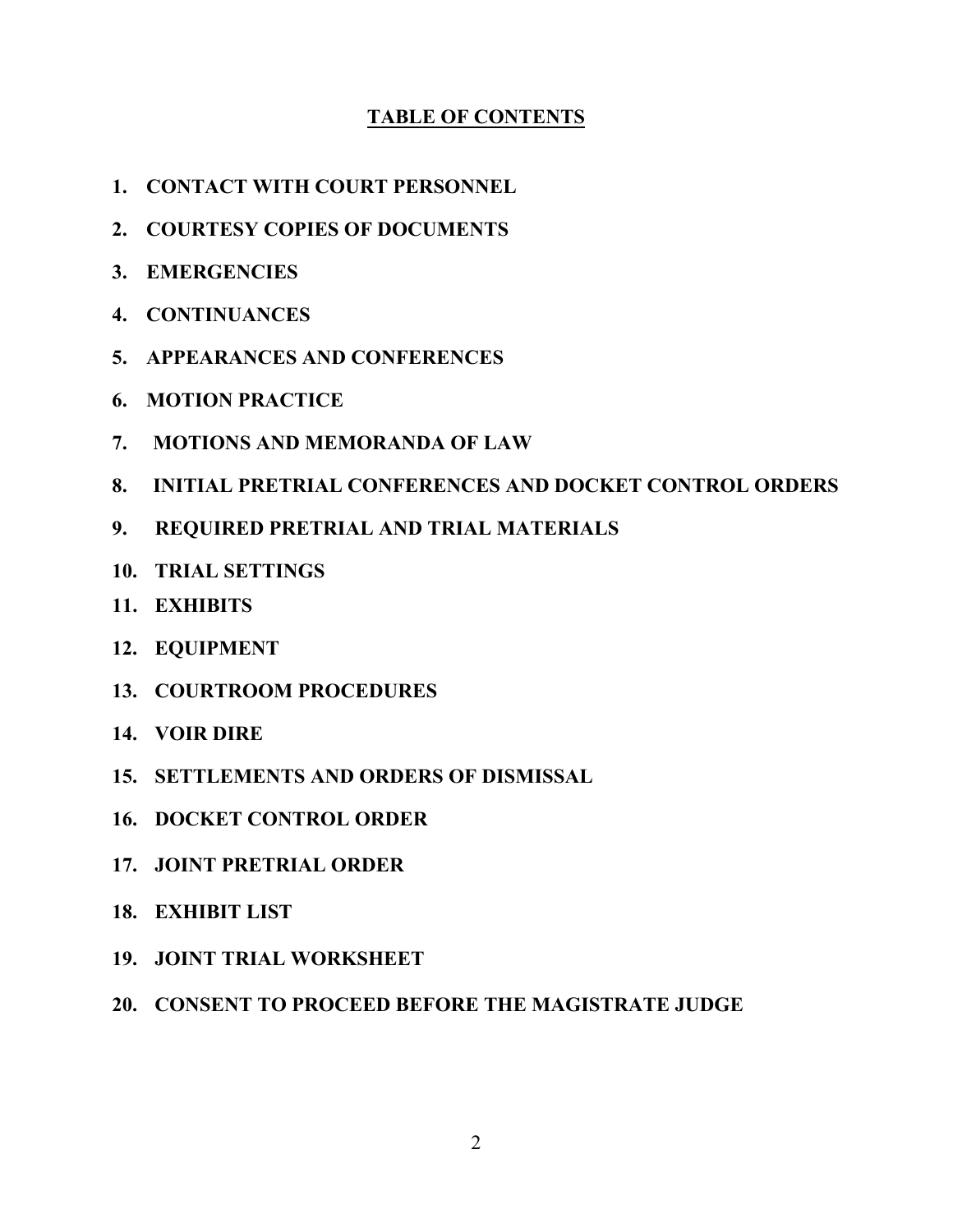#### **1. CONTACT WITH COURT PERSONNEL**

- **A.** In order to eliminate *ex parte* communications, the Court requires that all documents are to be filed through the District Court's Case Management/Electronic Case Filing ("CM/ECF") System. See Southern District Local Rule 5.1 and the District's Administrative Procedures for CM/ECF (as amended and available at www.txs.uscourts.gov). Pro se parties who are not granted access to CM/ECF may file their documents in person, at the Clerk's Office or by regular mail to the Clerks Office, 515 Rusk., Room 5300, Houston, Texas 77002.
- **B. Any case-related telephone and email inquiries should be made to the Case Manager**. Inquiries should **not** be made to the Court's law clerks, nor to the Judge.
- **C.** The Court's caseload does not allow the Case Manager to respond to casual telephone inquiries about the status of motions or cases.
- **D.** Information about the status of documents, entry of orders, or docket entries should be obtained from the CM/ECF or Pacer Systems, or if absolutely necessary, from the United States District Clerk's Office ((713) 250-5500).
- **E.** Correspondence with the Court must be sent to the Case Manager as follows:

**Byron Thomas Case Manager to Judge George C. Hanks, Jr. United States Courthouse 515 Rusk St., Room 5300 Houston, TX 77002 Or by email: [cm4147@txs.uscourts.gov](mailto:cm4147@txs.uscourts.gov)**

- 1. The parties must also file copies of all case-related letters to the Court via CM/ECF.
- 2. Email correspondence with the Court or Case Manager will be docketed at the Court's discretion.
- 3. In extreme circumstances, copies of **urgent** documents may be handdelivered to the Clerk's Office in Houston during regular business hours (*see* Emergencies, § 3 below), or emailed to the Court's Case Manager. Documents that are delivered or transmitted after 4:30 p.m. may not be read until the next business day. Copies of any such documents must be transmitted to all counsel of record prior to and in the same manner as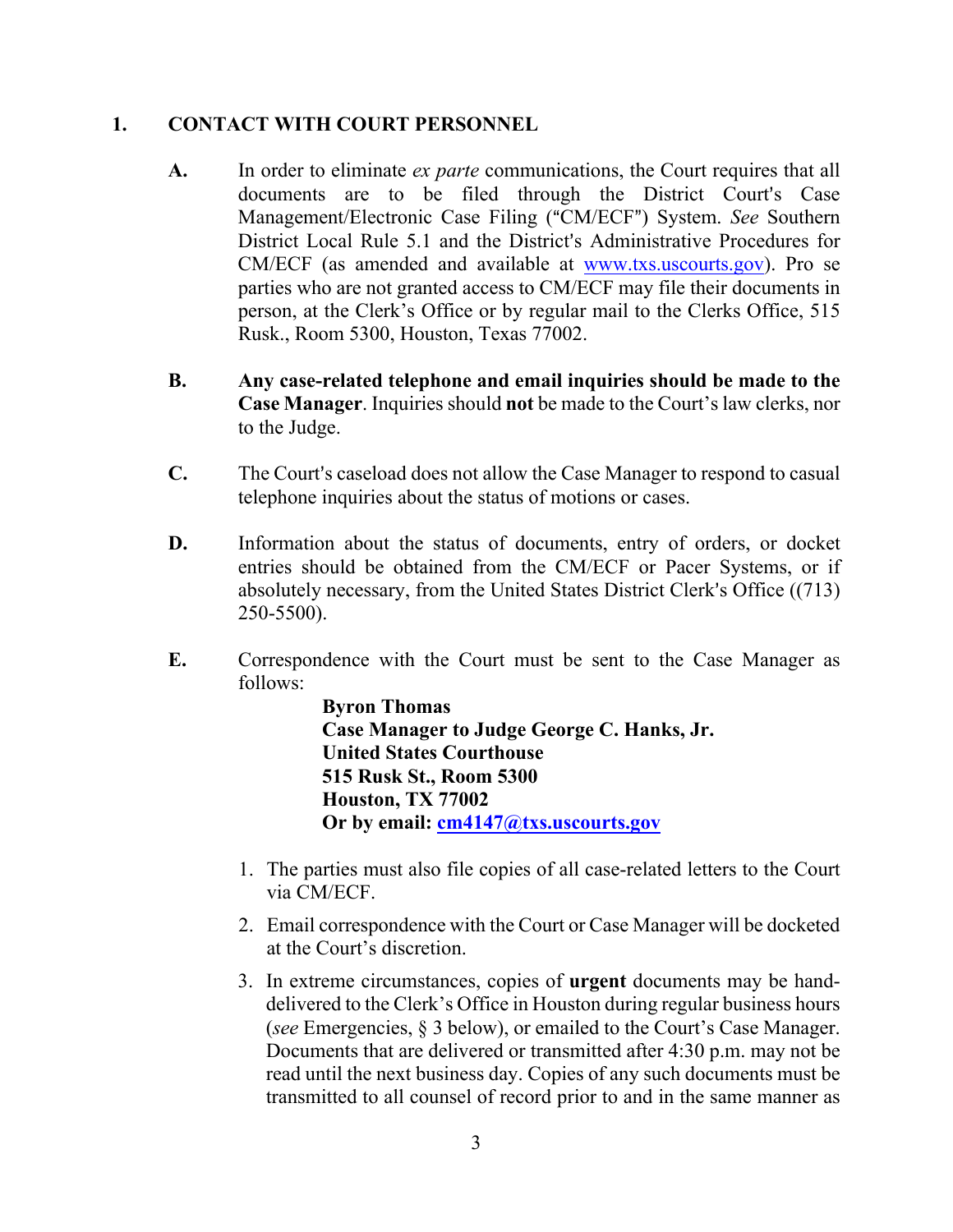#### <span id="page-3-0"></span>the document is transmitted to the Court. **2. COURTESY COPIES OF CERTAIN DOCUMENTS REQUIRED**

- **A.** The parties **must** promptly deliver to the Clerk's Office in Houston courtesy copies of:
	- (i) documents fifty (50) pages or more in length (including exhibits and attachments), and
	- (ii) documents pertaining to matters being heard by the Court within three days after the document is filed, and
	- (iii) documents for which courtesy copies are required by  $\S$  7A, Motions and Memoranda of Law.
- **B.** Do **NOT fax or email** copies of documents to Chambers unless specifically authorized to do so by the Court.

## <span id="page-3-1"></span>**3. EMERGENCIES**

- **A.** Applications for immediate relief, including restraining orders, must be filed electronically through the CM/ECF system and all related communications with the Court must be through the Case Manager. Such applications shall be presented to the Court by the Case Manager following counsel's affirmation that the opposing party has been contacted and that both parties can be available for a conference before the Court, or an explanation of why such contact has not been made.
- **B.** Motions for extension of deadlines or cut-off dates in the Docket Control Order are **not** emergencies. (*See* Continuances, § 4 below.)

#### <span id="page-3-2"></span>**4. CONTINUANCES**

**A. Agreements or joint motions among counsel for continuance or extensions of deadlines are not binding on the Court. Motions for continuance will be granted only at the Court's discretion.**

> **The Court's trial settings are usually firm, and continuances will rarely be granted because of discovery disputes.**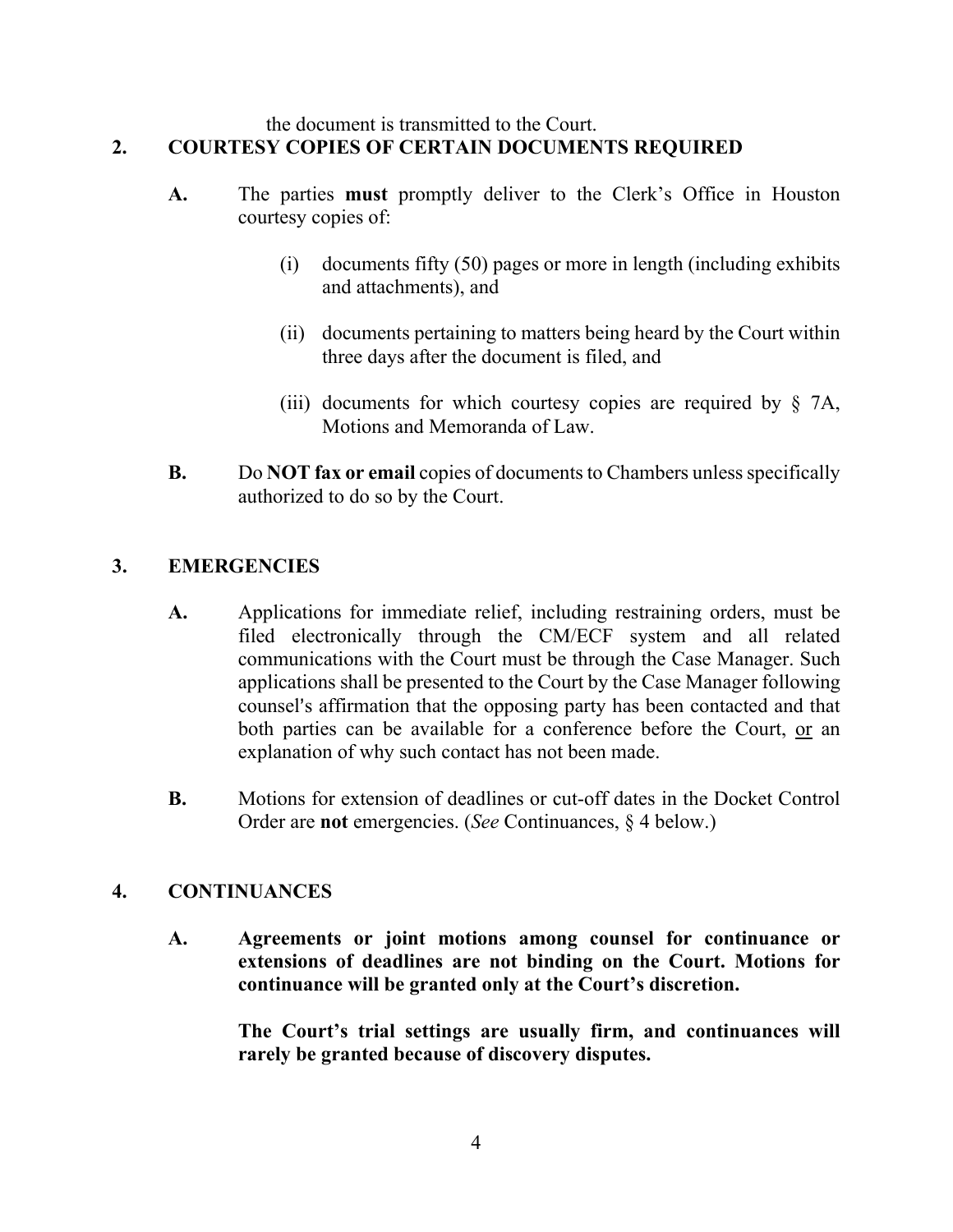- **B.** Vacation requests will be respected if they are made well in advance of a trial setting or hearing date.
- **C.** A trial will *not* be continued because of the unavailability of a witness. Counsel are expected to anticipate such possibilities and should be prepared to present testimony by written deposition, videotaped deposition, or by stipulation.

## <span id="page-4-0"></span>**5. APPEARANCES AND CONFERENCES**

- **A.** Counsel may not appear at hearings or conferences unless they are listed as an attorney of record on the docket sheet. Counsel are responsible for ensuring that they are properly listed on the docket sheet.
- **B.** An attorney who appears at a hearing or conference **MUST**
	- 1. be familiar with the case, and
	- 2. have authority to bind the client.
- **C.** During any setting, hearing, or conference in a case, all counsel and pro se parties should be prepared to discuss any pending motions or issues before the Court in that case.
- **D.** Out-of-town counsel wishing to appear at a conference or hearing by telephone must submit a written request by email to the Case Manager as far in advance of the conference as reasonably possible. The Court will attempt to accommodate such requests, if feasible. The Court's preference, however, is to set dispositive or contested motions in person. Counsel appearing by telephone should use a landline. Matters involving *pro se* parties will be heard in person, unless stated otherwise.
- **E.** Counsel and pro se parties shall notify the Case Manager **immediately in writing** of the parties' settlement of any matter before the court. Upon receipt of a notice that the entire case is settled, the Court may enter a conditional order of dismissal.
- **F.** Failure to appear when notified of a setting may subject an attorney and/or party to sanctions, including dismissal for want of prosecution and/or other appropriate order or judgment.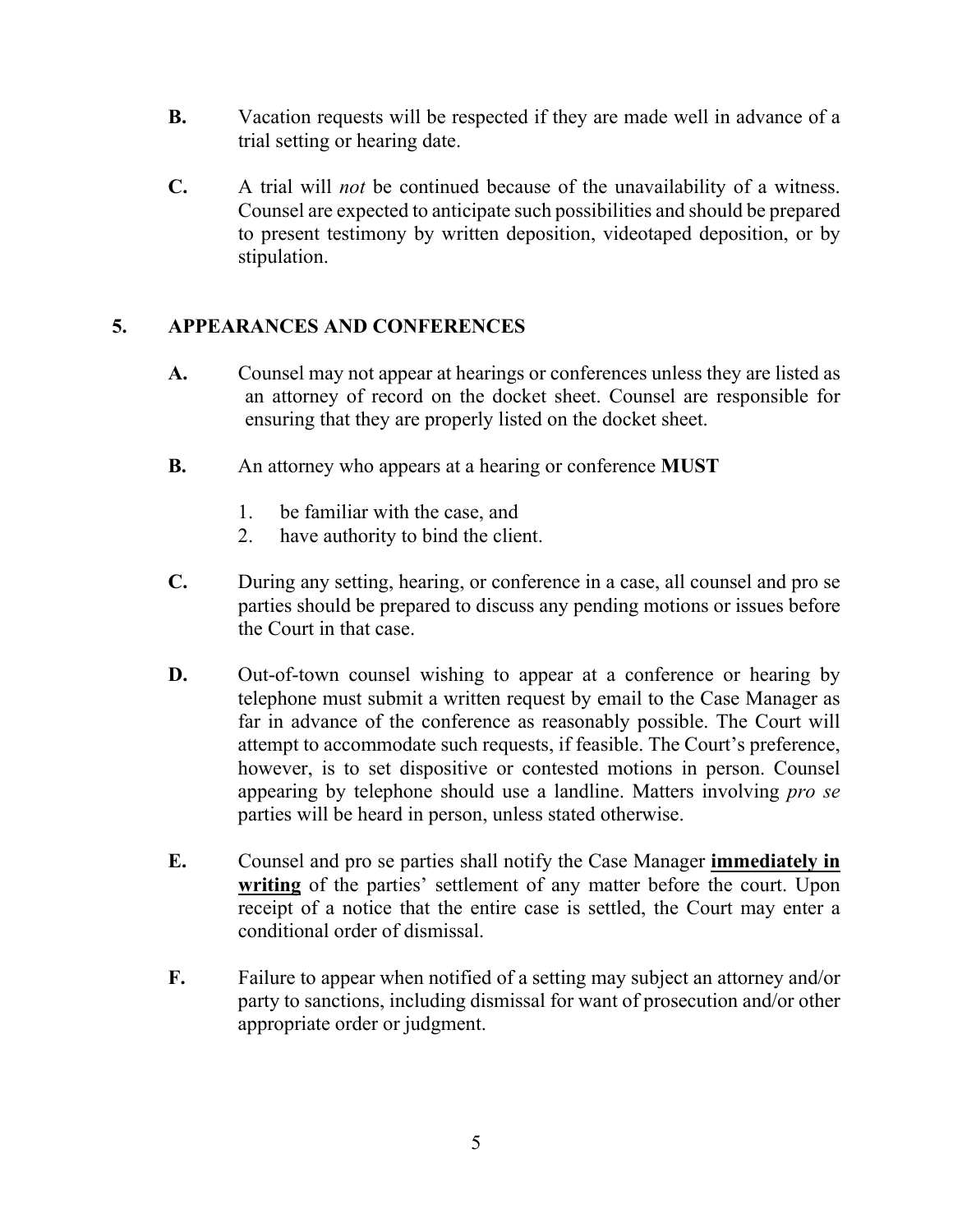**G.** Motions for admission *pro hac vice* shall include the attorney applicant's averment that he or she has familiarized him/herself with the Local Rules of the Southern District of Texas *and* these Procedures.

## <span id="page-5-0"></span>**6. MOTION PRACTICE**

**A. General Guidelines**: The Court follows the written motion practice described in the Local Rules.

#### **B. Pre-Motion Conferences Required for Particular Motions**

In all cases except habeas corpus/prisoner petitions and Social Security and Bankruptcy appeals, a pre-motion conference *must* be requested before filing:

- i. Any motion pursuant to Fed. R. Civ. P. 12;
- ii. Any motion for a change of venue;
- iii. Any motion to remand; or
- iv. Any motion to amend a pleading pursuant to FED. R. CIV. P. 15 where leave of court is required.

Additionally, the Court has particular requirements for discovery and scheduling disputes. These requirements are set out at  $\S 6.E.$  below.

The pre-motion conference may be held in person or by telephone, at the discretion of the Court. The Court hopes to use this procedure to advance the case efficiently and minimize the costs of litigation to the parties.

To request a pre-motion conference, a party shall file and serve a letter not to exceed three (3) pages in length setting forth the basis for the anticipated motion, and affirming that they have conferred with all parties regarding the relief to be requested. All parties may, but are not required to, serve and file a letter response, not to exceed three (3) pages within five (5) days from filing of the notification letter. The Court may act on the initial request before a response is filed.

Rule 12(a) prescribes time requirements for the filing of answers and for the filing of motions permitted under Rule 12. For the purposes of these timing requirements, a pre-motion conference letter requesting permission to file a motion permitted by the Rule shall be considered the equivalent of the motion itself. Compliance with this procedure shall not be deemed a waiver of any parties' defenses as to insufficient service of process or lack of personal jurisdiction. Similarly, a pre-motion conference letter requesting permission to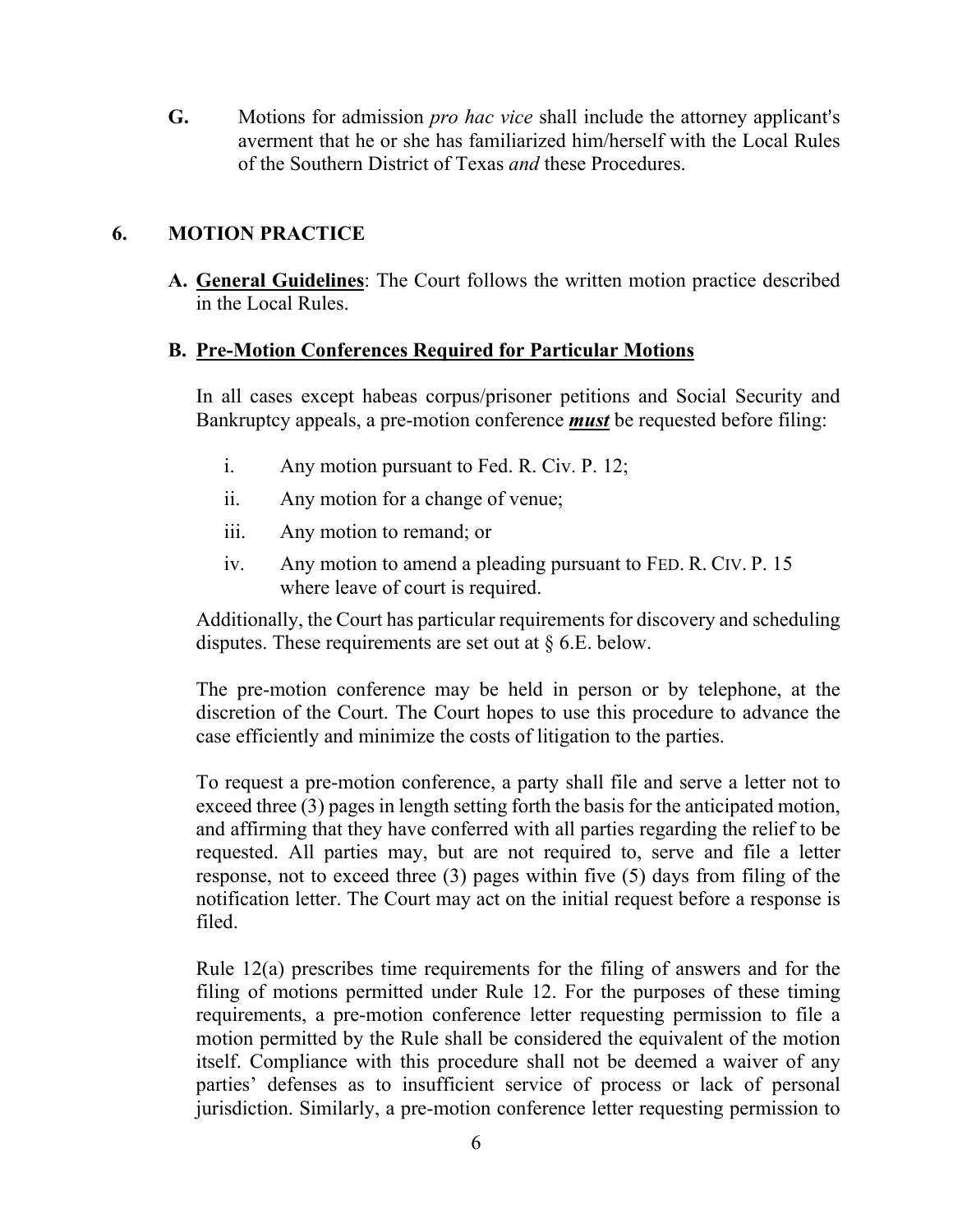file a particular motion shall be considered the equivalent of the motion itself for the purposes of determining compliance with the case deadlines.

In many cases, it will be apparent from the letter requesting a pre-motion conference that such a conference will not be a useful expenditure of the parties' time, and the parties will be notified by the Court that a pre-motion conference will not be set. In other cases, the usefulness of a pre-motion conference will be clear based on the request. Counsel are informed that such decisions are commonly made before the time for filing response letters has expired, but any such decisions may be revisited upon the filing of a timely response letter.

Note that these provisions do *not* apply to motions other than those specifically enumerated. For example, letters requesting pre-motion conferences are not required for motions pursuant to Fed. R. Civ. P. 50, 59 and 60, and counsel should be aware that the Court of Appeals will not accept an argument that compliance with district court motion rules should excuse noncompliance with Fed. R. App. 4. *See, e.g.*, *Bowles v. Russell*, 551 U.S. 205, 206-08 (2007) (holding no jurisdiction exists over appeal filed within time permitted by district court but outside time provided by Fed. R. App. P.  $4(a)(6)$ ).

Failure to comply may result in the Court striking the motion.

#### **C. Requirements for All Motions**

- 1. Counsel and pro se parties must make serious and timely efforts to confer with opposing counsel on all motions to try to reach agreements on the relief requested.
- 2. All motions must contain a certificate of conference stating that counsel and pro se parties have conferred regarding the substance of the relief requested, and stating whether the relief is opposed or denied. In circumstances where opposition remains uncertain, the party filing the motion must make at least two attempts to ascertain whether the relief is opposed, and must provide a certificate of conference stating the number of attempts made to contact the opposing party, the method of those attempts (i.e., fax, e-mail, telephone call, postal mail), the date and time of the attempts, and the results obtained thereby. Even motions that may be unopposed, joint, or agreed by two or more parties require a certificate of conference.
- 3. All motions except motions pursuant to Federal Rules of Civil Procedure 56 must be accompanied by a separate proposed order. Do not submit a proposed order that contains a bare signature block.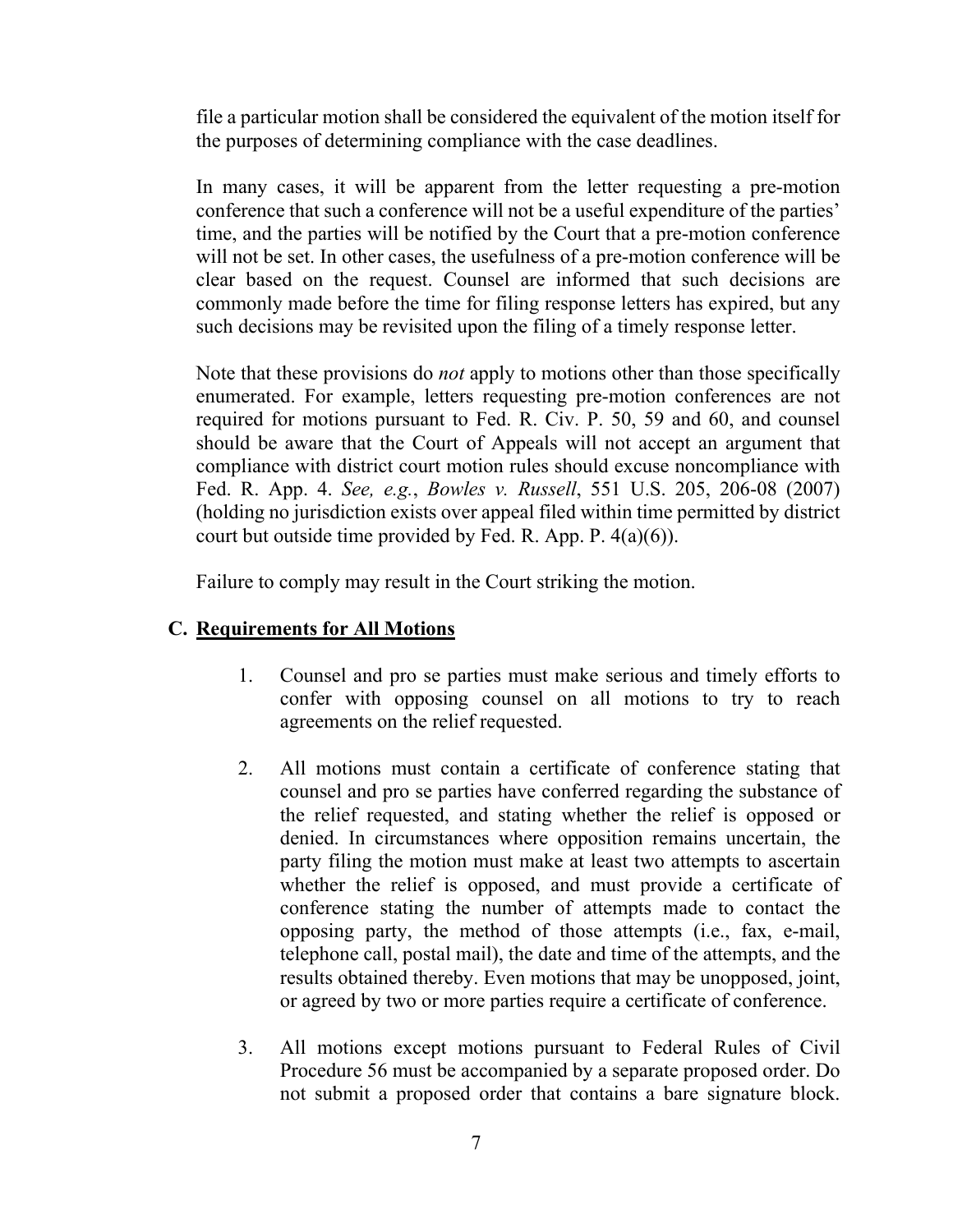Instead, include a few lines of substantive text above the page containing the signature block.

4. Pursuant to the Local Rules, opposed motions may be considered by the Court after expiration of 21 days from the motion filing date, without notice from the Court. Unless the Court issues a briefing schedule, responses by the nonmovant must be filed within 21 days of the motion. Movant may file a reply within seven calendar days after the non-movant's response. No further briefing, including supplements and sur-replies, should be filed without leave of Court. The Court will usually decline to consider such additional briefing.

When circumstances dictate, the Court may consider and rule upon a motion prior to expiration of the 21-day period.

- 5. Any party wishing to make a discovery or scheduling motion should arrange for a conference with the Court **before** submission of **any** motion papers. *See* "Discovery and Scheduling Disputes" below.
- 6. Because most motions will be ruled on without an oral hearing, focused, clear motion papers are very important. (*See* Motions and Memorandum of Law, § 7 below) Separate requests for oral argument on motions are not necessary. The Case Manager will notify counsel if the Court determines that oral argument would be beneficial.
- 7. All pleadings or other documents filed under seal in a civil case must be identified as SEALED and by the title of the document. For example, a motion for summary judgment filed under seal must be docketed as "MOTION for Summary Judgment (SEALED)." No pleading may be filed for docketing simply as "SEALED DOCUMENT" without advance permission of the Court.
- 8. Counsel and pro se parties are directed to Federal Rule of Civil Procedure 6(b)(1), which allows extension of deadlines upon a showing of "good cause." In most cases, the Court will be inclined to grant the first, unopposed motion to extend a particular deadline as a matter of courtesy, so long as that motion recites sufficient cause and is submitted before the deadline in question. Second motions for extension of time will be granted on a case-by-case basis. Third motions for extension of time are disfavored but will be granted in extraordinary circumstances. Motions made after a deadline should comply with Federal Rule of Civil Procedure 6(b)(2).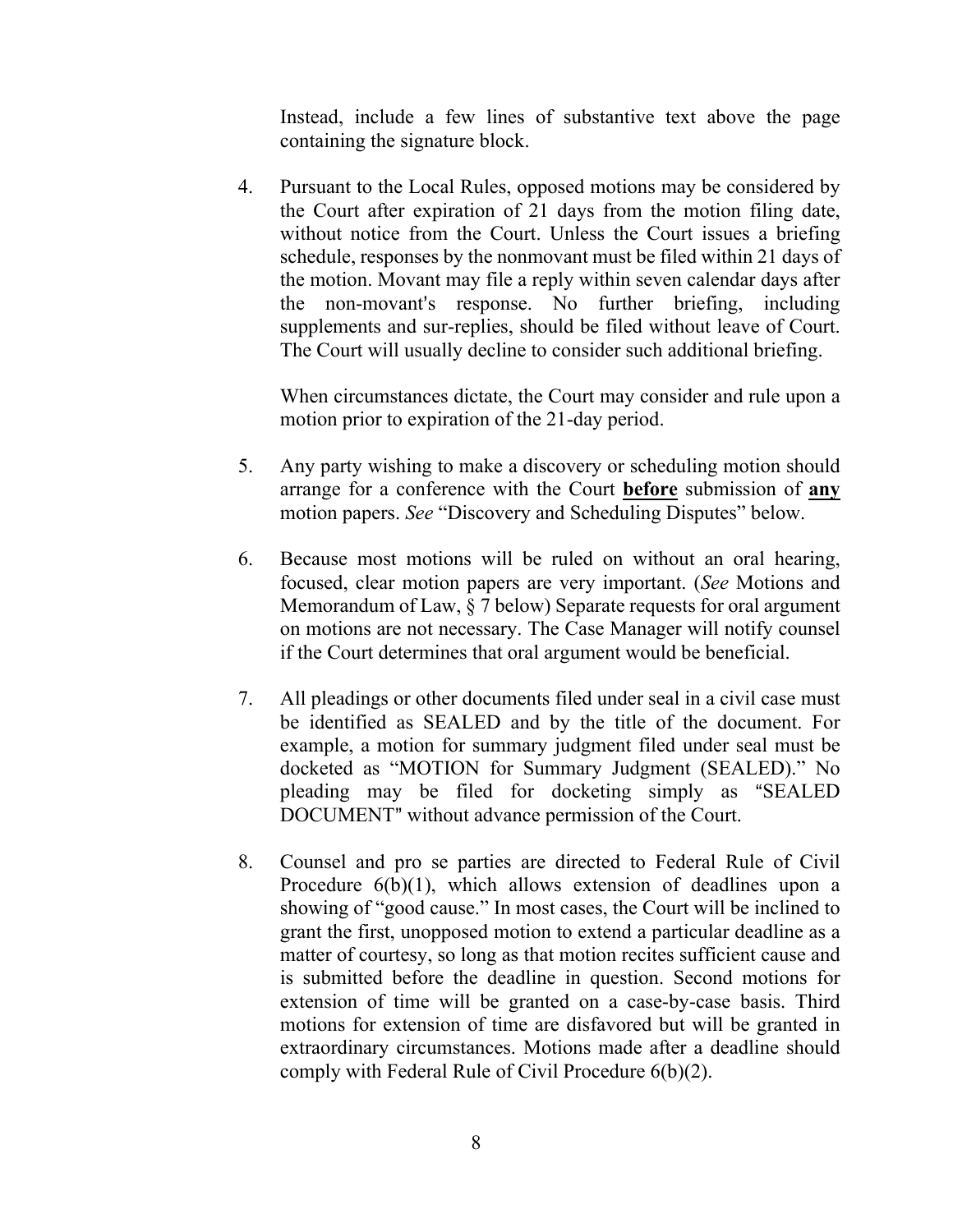9. The Court strongly encourages litigants to be mindful of opportunities for young lawyers (i.e., lawyers practicing for less than seven years) to conduct hearings before the Court, particularly for motions where the young lawyer drafted or contributed significantly to the underlying motion or response. The Court believes it is crucial to provide substantive speaking opportunities to young lawyers, and that the benefits of doing so will accrue to young lawyers, to clients, and to the profession generally. Thus, the Court encourages all lawyers practicing before it to keep this goal in mind.

#### **D.** Submitted Motions - Need for Expedited Decision:

- 1. The Court will rule on motions as soon as possible after the submission day or a response is filed. Counsel of record and pro se parties will be furnished with copies of orders.
- 2. If a pending motion requires resolution on an expedited basis, please advise the Court by motion.
- **E. Discovery and Scheduling Disputes**: Most discovery and scheduling disputes can and should be resolved by counsel without the intervention of the Court. Compromise is encouraged.
	- 1. Counsel are responsible for conferring in good faith to resolve discovery and scheduling disputes. If counsel for the parties are unable to reach an agreement, a conference with the Court must be sought by a **joint** letter filed with the Court. The parties should file a **joint** letter that does not exceed 2 pages, outlining the issues. The letter MUST specify the date, time and place of the parties' prior outof-court discovery or scheduling discussion(s), the results of the discussions, and the names of all counsel or pro se parties participating therein. If counsel has been unable to confer because of the unavailability or unwillingness of certain counsel or pro se parties to do so, the statement shall recite the facts concerning attempts to confer.
	- 2. The Court will dispose of discovery disputes at the conference to the extent possible. If a written motion is necessary, the issues to be addressed and a briefing schedule will be set during the conference.
	- 3. These procedures also apply to discovery regarding non-parties. Nonparties should, to the extent possible, comply with these requirements prior to filing a motion to quash.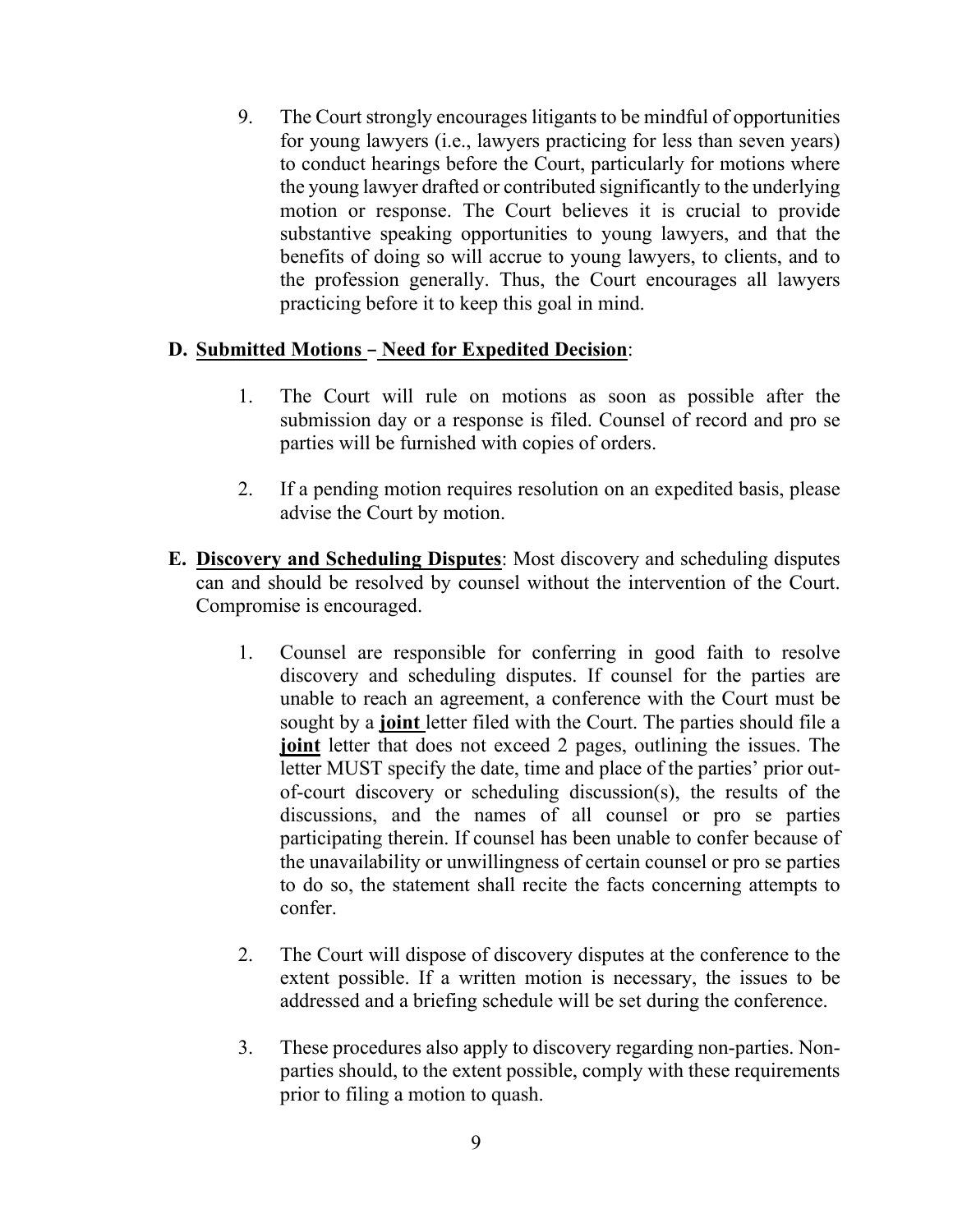- 4. If the dispute for which the Court's intervention is sought involves the discovery of electronic data, the parties shall bring (or have available by telephone) a person with detailed knowledge of the computers and electronic databases at issue. This computer and database expertise will permit reliable responses to the Court's inquiries and will assist the Court in developing an appropriate resolution of the dispute.
- 5. The Court strictly enforces the Federal Rules of Civil Procedure and the Local Rules with regard to disclosure and discovery.

\*\*Counsel should use a numbering system during the discovery process to allow for the orderly discussion of documents during the discovery and pretrial process.\*\*

#### <span id="page-9-0"></span>**7. MOTIONS AND MEMORANDA OF LAW**

**A. Page Limits and Briefing Requirements**: The Court requires concise, pertinent and well-organized motions and memoranda of law. Without leave of Court, any motion, brief, or memorandum shall be limited to 25 pages, 13-point type-font, double-spaced, with 1" margins. Generally, a motion should contain the legal argument and authorities and separate memoranda should not be filed.

Any motion, brief, or memorandum that has more than ten (10) pages of argument must contain the following items, while **all motions, briefs and memoranda** must contain items 3, 4, 6, and 7 below.

- 1. A table of contents with the page number of each section, including all headings designated in the body.
- 2. A short statement of the nature and stage of the proceeding.
- 3. A statement of the issues to be ruled upon by the Court and, with respect to each issue, a short statement (supported by legal authority) of the standard of review.
- 4. A short summary of the argument.
- 5. Succinct headings dividing the argument into separate points.
- 6. A short conclusion stating the precise relief sought.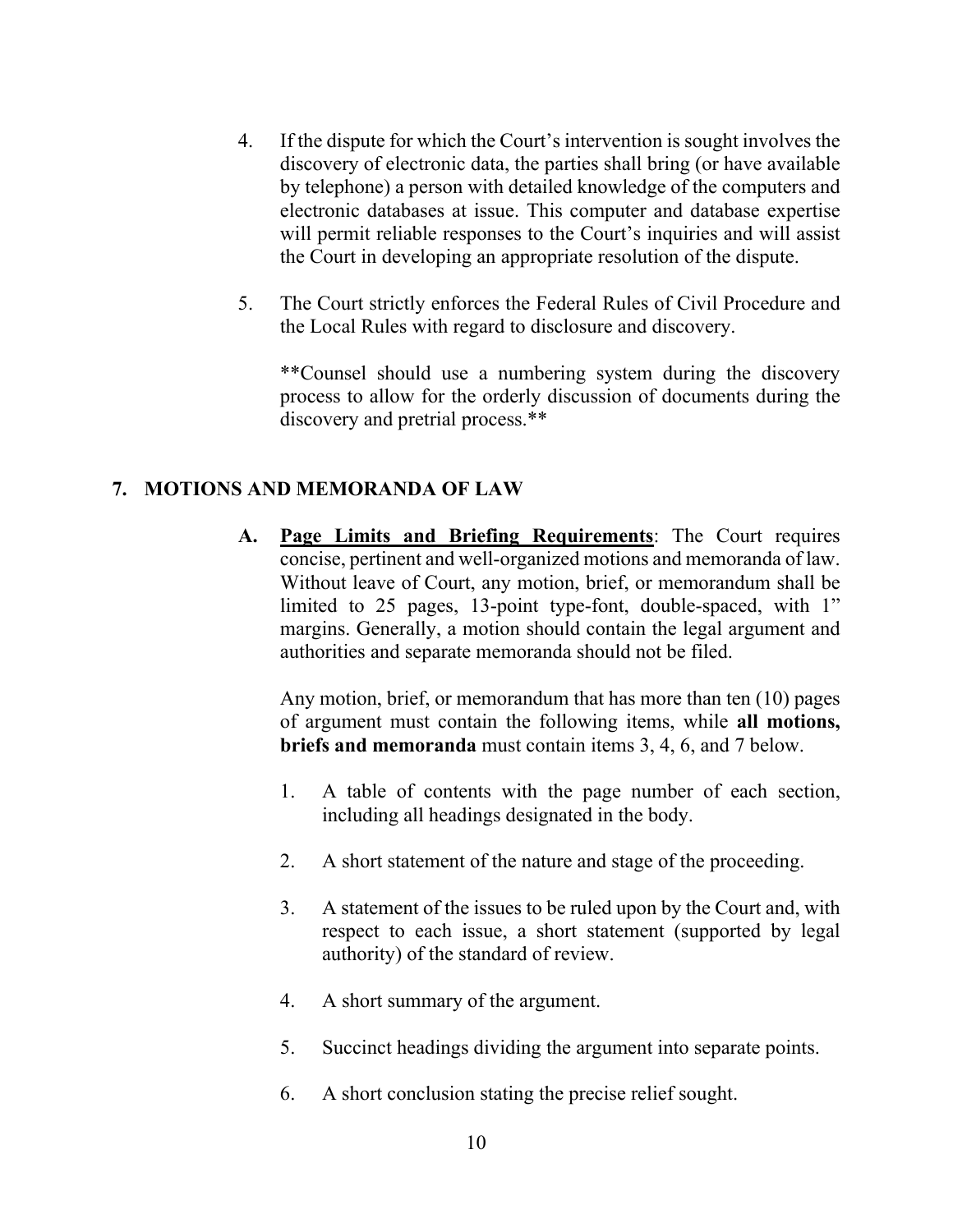7. All motions, except for summary judgment motions, must contain a proposed order setting forth the relief requested by the movant. **Orders should be in the form used by the Court, and should not contain any document system codes or client/matter billing numbers.**

Items 1 and 7 do not count towards the 10-page and 25-page limits.

#### **B. Copies of Authorities and Other Material Cited**:

- 1. Please append copies of cases and the relevant parts of authorities that are cited **only** if the authorities are **not** found in commonly used resources such as the United States Code, United States Supreme Court Reporter, Federal Reporters, Federal Rules Decisions, Federal Supplement, Southwestern Reporter Second or Third, or Vernon's Revised Statutes and Codes Annotated. Unpublished authorities that are easily available on Westlaw or Lexis also do not need to be provided to the Court.
- 2. Copies of supporting affidavits, deposition testimony excerpts, and other evidence relied upon in the motion, brief, or memorandum should be separately filed in one or more appendices.
- <span id="page-10-0"></span>3. All appendices should contain a table of contents, and courtesy copies of appendices or those filed conventionally (i.e., not electronically) should be tabbed at the right margin to facilitate location of the materials cited.

#### **8. INITIAL PRETRIAL CONFERENCES AND DOCKET CONTROL ORDERS**

Please refer to Local Rule 16.1 and the Court's Form Order for Conference. *See* §5 *supra* ("Appearances and Conferences") for general procedures for conferences. In addition:

**A.** A Joint Discovery/Case Management Plan (in the attached form) must be filed at least seven business days before the Initial Pretrial Conference in Civil cases.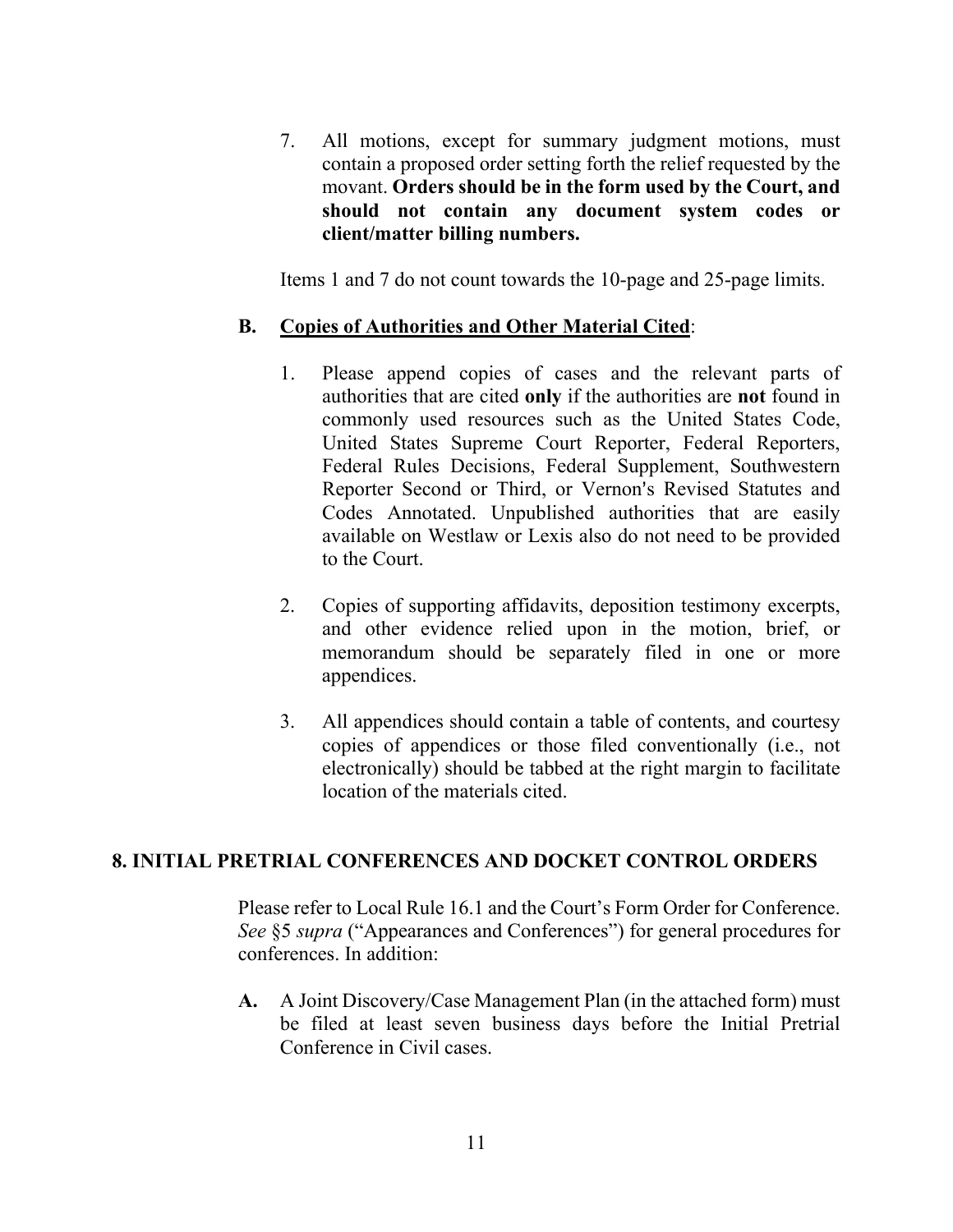- **B.** At the Initial Pretrial Conference in civil cases, the Court will enter a Docket Control Order. Attached is a form of the Docket Control Order used by the Court.
	- 1. The parties may agree on deadlines for completion of pretrial matters and bring a proposed Docket Control Order to the Initial Pretrial Conference.
	- 2. If a change to an existing Docket Control Order is requested, all parties shall submit recommendations for adjusting all dates in the Docket Control Order that follow the date sought to be modified.
- **C. Additional Parties**: If new parties are joined after entry of the Docket Control Order, the party causing such joinder shall provide to the new parties: (i) copies of all orders and pleadings previously filed in the case, (ii) the operative Docket Control Order, and (iii) these Court Procedures.

## <span id="page-11-0"></span>**9. REQUIRED PRETRIAL AND TRIAL MATERIALS**

- **A. Joint Pretrial Order**: Joint Pretrial Orders must be signed by all counsel. All parties are responsible for cooperating and complying with all requirements to prepare the Joint Pretrial Order, however, it is the plaintiff's responsibility to manage such joint efforts. The Joint Pretrial Order must be filed by the deadline set out on the Court's Docket Control Order.
	- 1. Plaintiff is responsible for ensuring that a complete Joint Pretrial Order is filed timely. A form Joint Pretrial Order is attached. It should be followed, but may be adapted, within reason, to accommodate the size and nature of the case. If the plaintiff fails to file the Joint Pretrial Order, then the defendant is responsible for filing the defendant's portions of the Proposed Pretrial Order in the Joint Pretrial Order format.
	- 2. Failure to timely file a Joint Pretrial Order will subject counsel and parties to sanctions, including dismissal for want of prosecution and/or other appropriate relief. **This includes parties appearing pro se.**
	- 3. In civil cases, a Joint Pretrial Order should comply with the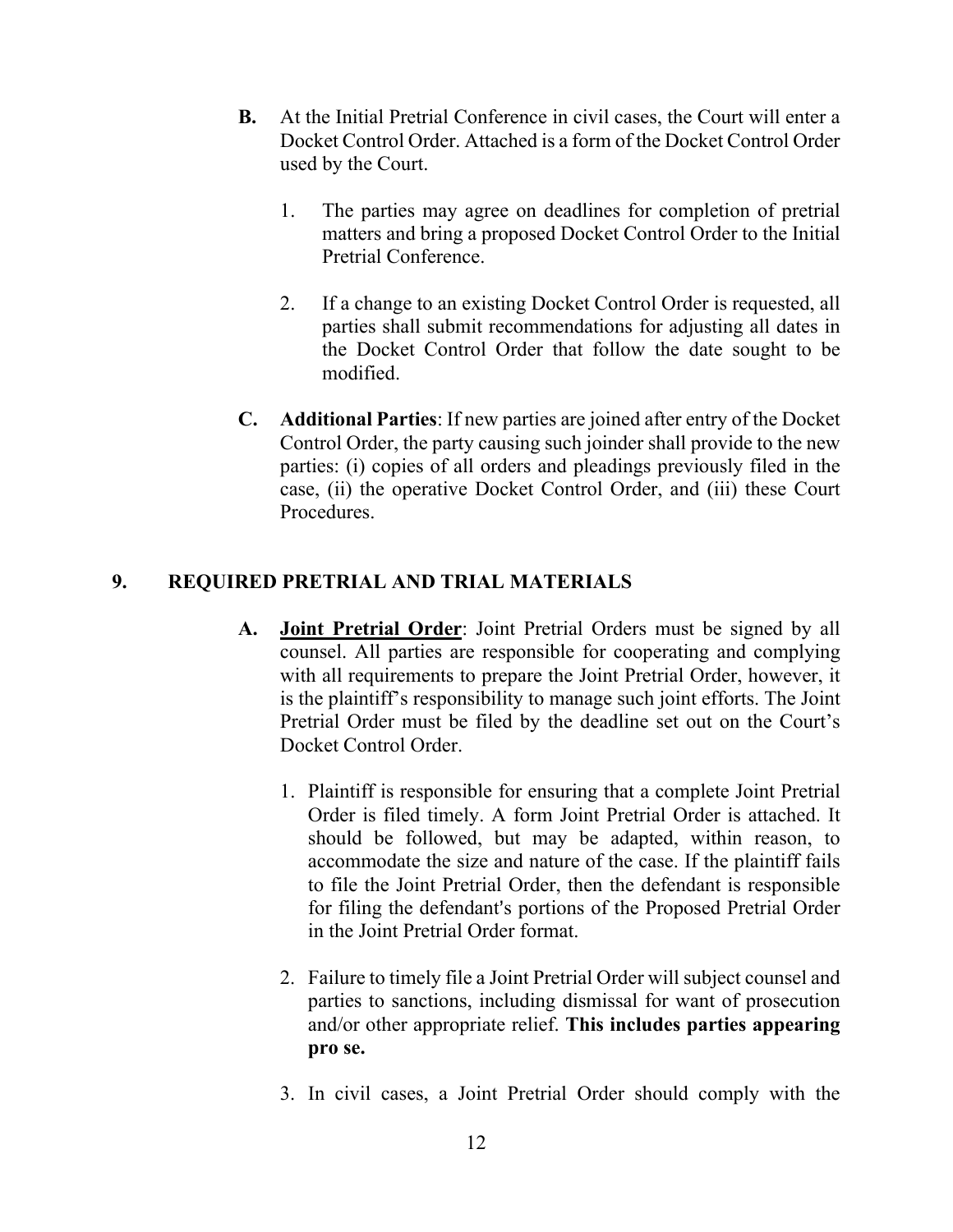disclosure requirements of Federal Rule of Civil Procedure  $26(a)(3)$ .

**B. Other Required Documents**: In addition to the filing of the Joint Pretrial Order, each party should also file a separate copy of each of the following documents:

#### 1. **For all trials and evidentiary hearings:**

a. **Exhibit List** (see attached form)

## b. **Witness List**

- c. **Designations** of deposition excerpts for witnesses being called by deposition. A copy of each deposition except must be provided to the Court.
- d. **Objections**, if any, to an opponent's exhibits. Objections must be filed within the time limits set out by the Local Rules.

## e. **Joint Trial Worksheet**

- 2. For **Jury Trials**, the parties must file a single, joint proposed jury charge, including all necessary instructions, definitions and questions.
	- a. **Each** requested **instruction** must be numbered and presented with authority.
	- b. The parties shall include in the proposed jury charge all necessary instructions or definitions. The instructions shall, at a minimum, include: (1) the *prima facie* elements of each cause of action and defense asserted, (2) legal definitions required by the jury, (3) items of damages, and (4) methods of calculation of damages. Counsel are to use the appropriate state law Patterns, or the Fifth Circuit Pattern Jury Instructions, as modified by case law or statutory amendments, whenever possible. Any deviations must be identified, and accompanied with legal authorities for the proposed deviation.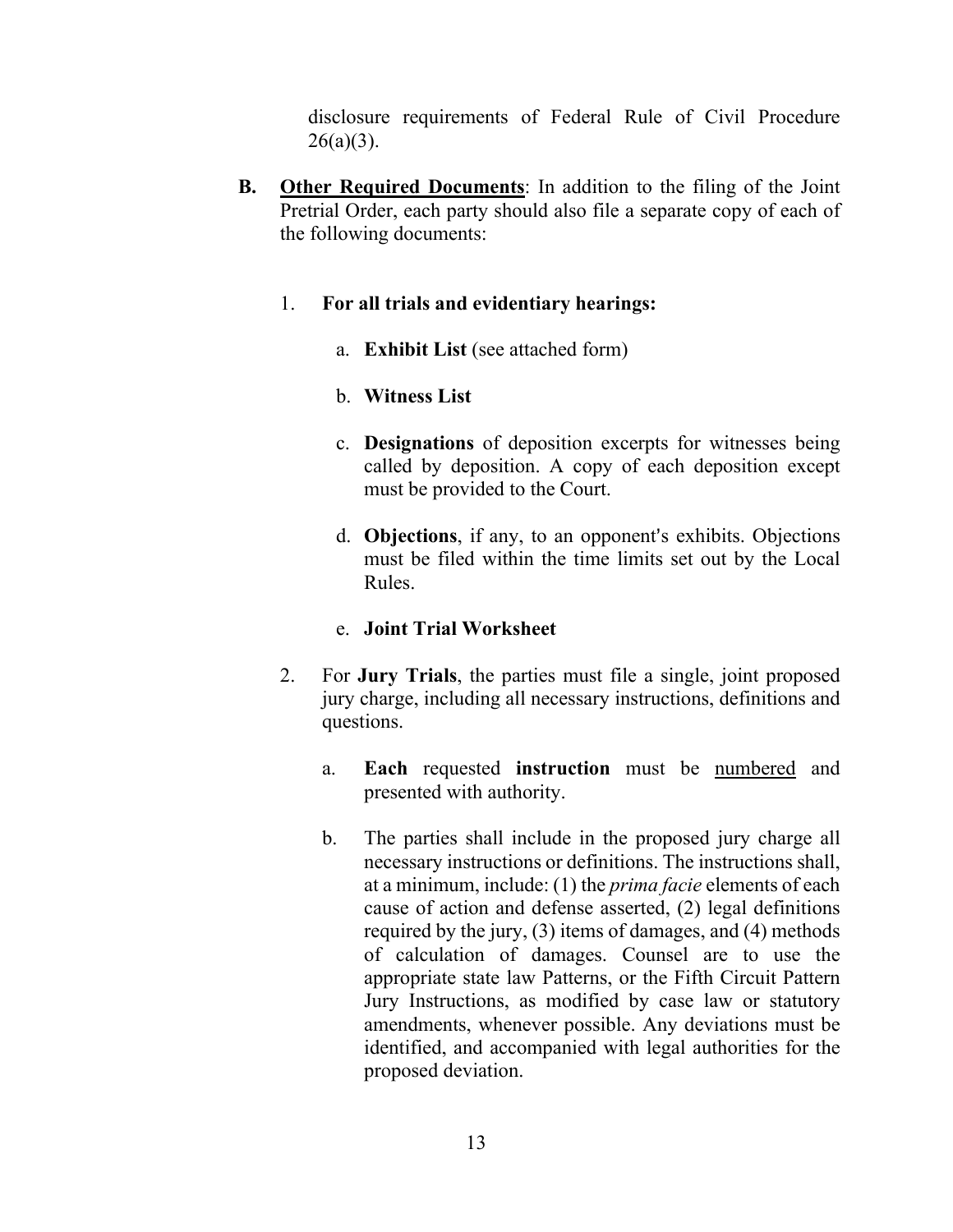- c. Even if the parties, in good faith, cannot agree on all instructions, definitions, or questions, the parties should nonetheless submit a single, **unified charge**. Each disputed instruction, definition, or question should be set out in bold type, underlined or italics and identified as disputed. Each disputed item should be labelled to show which party is requesting the disputed language. Accompanying each instruction shall be all authority or related materials upon which each party relies.
- d. Prior to the start of trial, the parties shall also submit the proposed charge electronically in Microsoft Word, by emailing it to the Case Manager.
- e. The parties shall file a **trial memorandum of law** addressing the law governing the case and all contested issues.
- 3. For **Non-Jury Trials**, each party must file:
	- a. **Proposed Findings of Fact** and email it to the Case Manager (electronically in Microsoft Word);
	- b. **Proposed Conclusions of Law** and email it to the Case Manager (electronically in Microsoft Word); and
	- c. **Memorandum of Law**. The memorandum of law, proposed findings, and proposed conclusions at a minimum should address the following: (1) the *prima facie* elements of each cause of action and defense asserted, (2) legal definitions, (3) components of damages, and (4) methods of calculation of damages.
- **C. Trial Notebooks and Exhibit Binders:** The Court requires **2 copies** of a Joint Trial Notebook and each party's exhibits be submitted to the Court **at least 4 business days prior to the first day of trial**. The Trial Notebook should be submitted jointly, and must contain the Joint Pretrial Order as well as each side's Exhibit Lists, Witness Lists, Designations, Objections, Motions in Limine, Jury Charges (where applicable), Memoranda of Law, and Proposed Findings of Fact and Conclusions of Law (where applicable). If counsel are wholly unable to cooperate, then each side is responsible for ensuring that its own Trial Notebook and exhibit binders are submitted.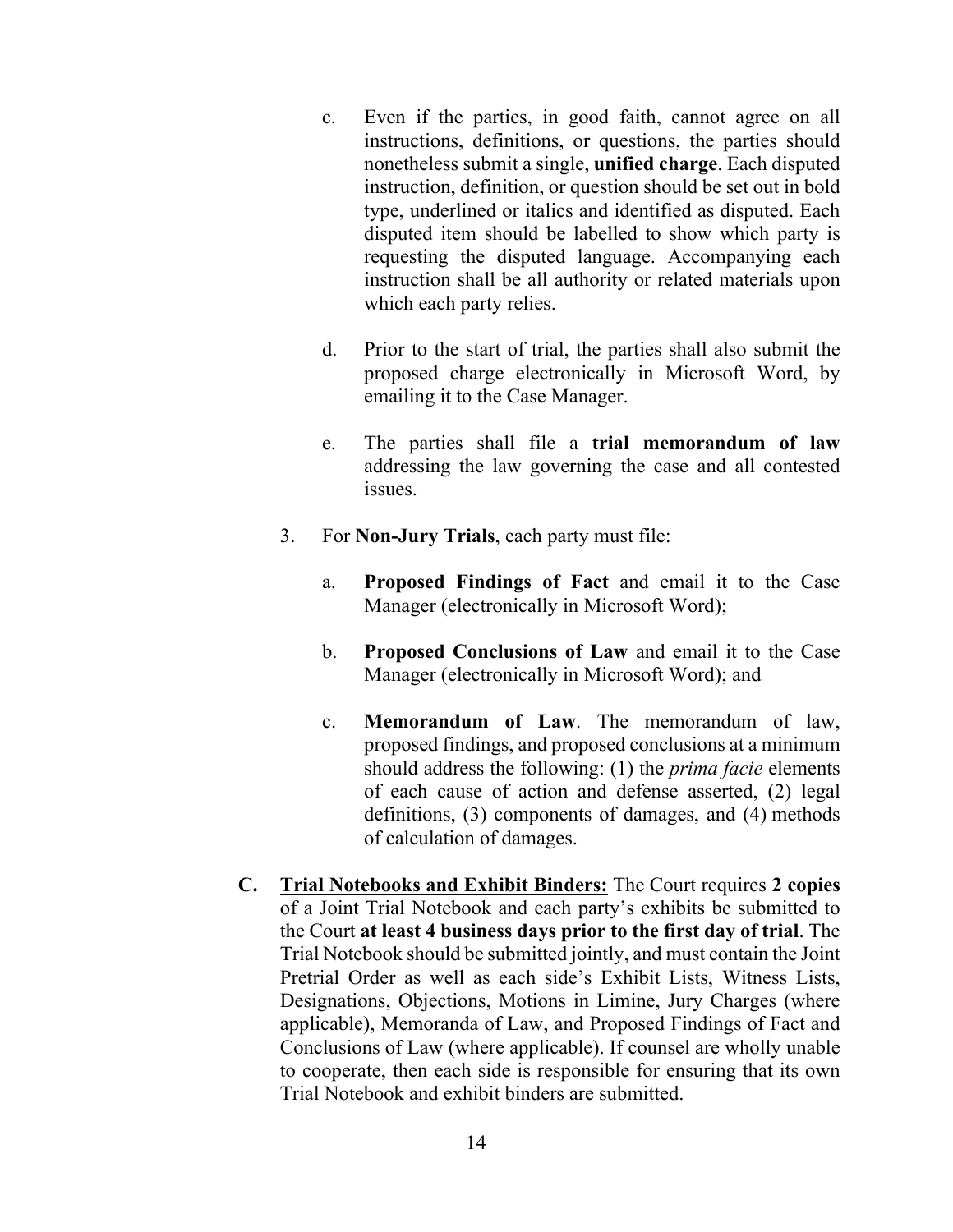#### **10. TRIAL SETTINGS**

- **A. Civil cases**: A civil case may be assigned either (1) a firm trial setting or (2) a Docket Call date. At Docket Call, parties should be prepared to answer questions on all pending motions or the Joint Pretrial Order. Pending motions may be ruled on at Docket Call, or the Court may take the motion under advisement. Trial may be set for any day after the Docket Call.
- **B.** Unless an attorney has actually commenced trial in another court, prior trial settings will not cause the Court to pass a trial setting in a case.
- **C**. In order to efficiently administer the trial of the case, the Court may request the parties to provide additional detail regarding the order in which witnesses will be called at trial, the length of time needed for direct and cross-examination of witnesses, and the subject matter to be covered with each witness.

#### <span id="page-14-0"></span>**11. EXHIBITS**

- **A. Civil cases**: All exhibits must be **pre-marked** and exchanged among counsel at the time the Joint Pretrial Order is filed. As a general rule, exhibits that have not been shared with opposing counsel prior to trial will not be received in evidence. The offering party shall mark its name, the case number, and the exhibit number on each exhibit to be offered.
- **B. Authentication Objections:** Counsel requiring authentication of an opponent's exhibit must notify offering counsel in writing within the time required by the Local Rules.
- **C. Other Objections to Exhibits**: Unless otherwise directed by the Court, a party may offer in evidence any exhibits listed in the final Joint Pretrial Order *unless* opposing counsel files specific **written objections** within seven days after the joint pretrial order is filed. The Court endeavors to rule on objections to exhibits outside the presence of the jury and will do so prior to opening statements, to the extent possible.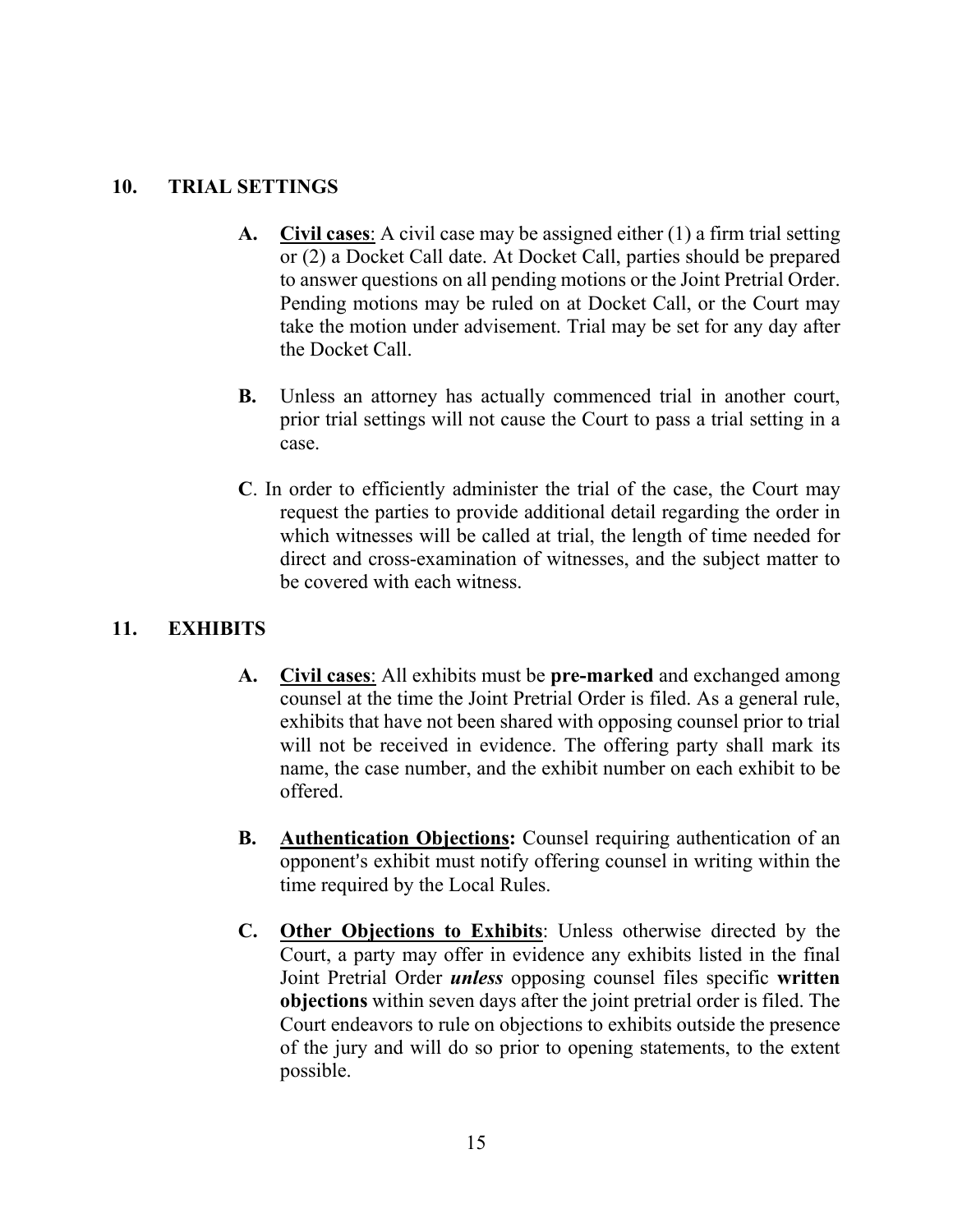**D. Copies of Exhibits:** Prior to trial, all parties must provide the Court with 2 complete sets of their exhibits for use at trial.

## **E. Trial Procedure for Exhibits**:

- 1. Counsel may not pass exhibits to the jury or the witness during trial without obtaining permission in advance from the Court.
- 2. Exhibits must be identified in front of the jury, or in a bench trial, to the Court before they will be received in evidence.
- 3. Only exhibits admitted during trial will go to the jury during its deliberations. **Documents that are pre-admitted, but not actually used at trial, will not be submitted to the jury.**
- 4. Counsel are responsible for monitoring and reviewing the completeness and organization of admitted exhibits at the close of each day, and at the close of evidence. Court staff and the court reporter will not take custody of the exhibits during trial.
- **F. Disposition of Exhibits**: Counsel should become familiar with Local Rule 79.2 regarding disposition of exhibits following trial.

# <span id="page-15-0"></span>**12. EQUIPMENT**

**A. Sound and Video Equipment**: The Court has projection, document camera, sound, and video equipment in the courtroom. Counsel are invited to use that equipment during trial. Counsel who seek to test the equipment prior to trial shall contact the Court's Case Manager by email, letter or phone to make arrangements to test the equipment. Parties may provide their own equipment, but special arrangements must be made with the Case Manager *well in advance of* the day of trial.

## **Trial will not be delayed due to technical difficulties.**

**B. Other**: Easels with writing pads are available for use in the Courtroom, upon request to the Case Manager prior to trial.

## <span id="page-15-1"></span>**13. COURTROOM PROCEDURES**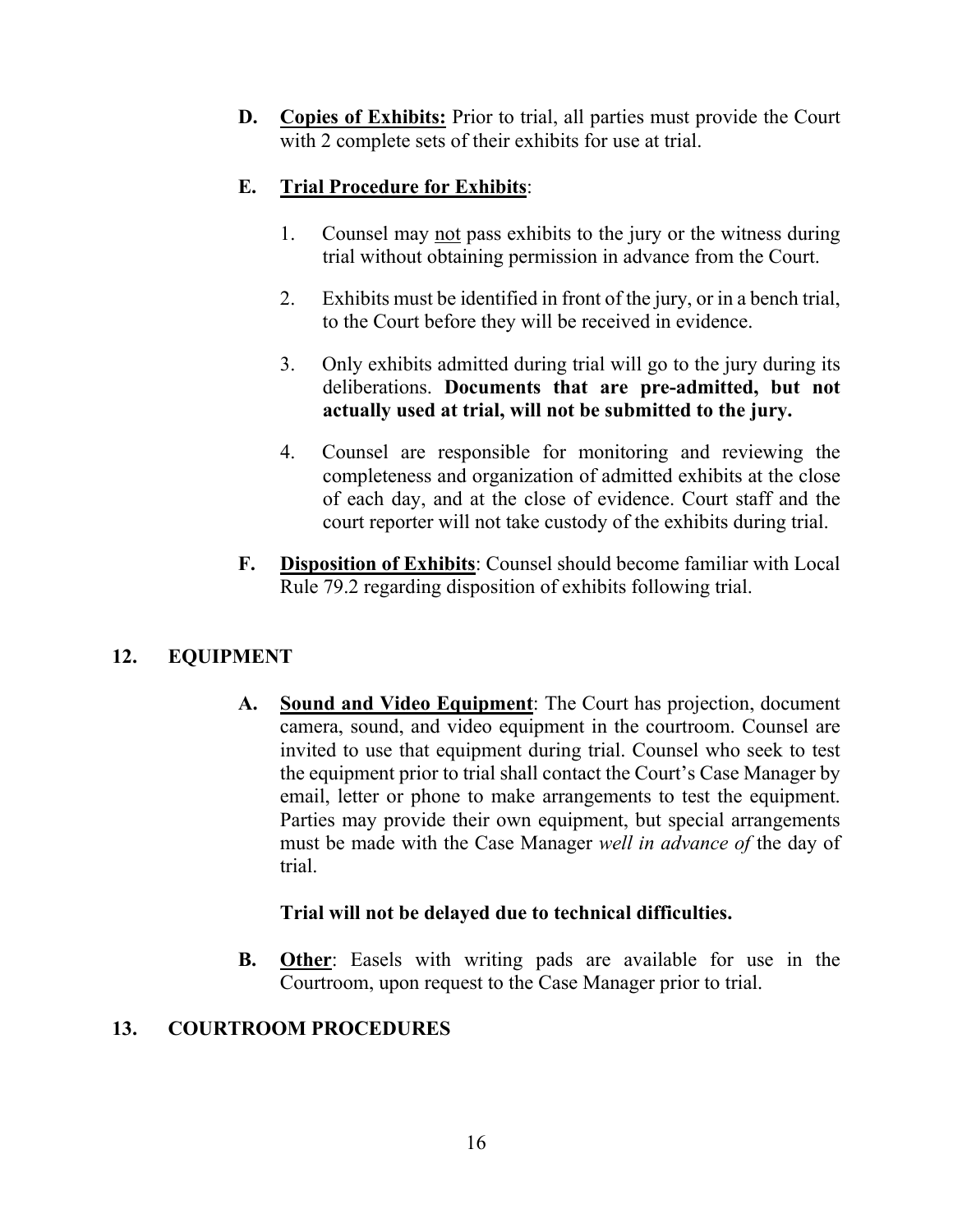- **A. Hours:** The Court's hours during trial will vary depending upon the type of case and the needs of the parties, counsel, witnesses, and the Court. Court normally will convene at 8:30 a.m. and adjourn by 5:00 p.m., with a 12:15 to 1:30 p.m. lunch recess.
- **B. Access at Other Times**: Counsel needing access to the Courtroom to set up equipment or exhibits must arrange access in advance with the Case Manager to have the Courtroom open.
- **C. Court Telephones**: Telephone messages for counsel or parties will not be taken by the Judge's staff, and counsel shall refrain from requesting use of telephones in Chambers.
- **D. Filing of Documents**: Handing documents to the Court, law clerks, or Case Manager does **not** constitute filing of the documents in the CM/ECF system.
	- 1. All original documents must be filed through the CM/ECF system.
	- 2. Hard copies of documents filed within seven days prior to and during trial should be submitted to the Case Manager **IN DUPLICATE**.
- **E. Attorney Conference Rooms:** Attorney conference rooms are available upon request to the Case Manager, prior to trial. A key will be given to counsel for use throughout the trial. Counsel must clear the room of all materials and return the key to the Case Manager at the conclusion of the trial.

## **F. Decorum**:

- 1. **General:** Counsel and parties will comply with Local Rule 83.8 regarding Courtroom Behavior. These procedures are strictly enforced.
- 2. **Counsel's Oral Presentations**: Counsel shall stand when addressing the Court. Counsel may use a lectern positioned appropriately to make oral argument. Counsel may question witnesses while standing at the lectern or seated at counsel table.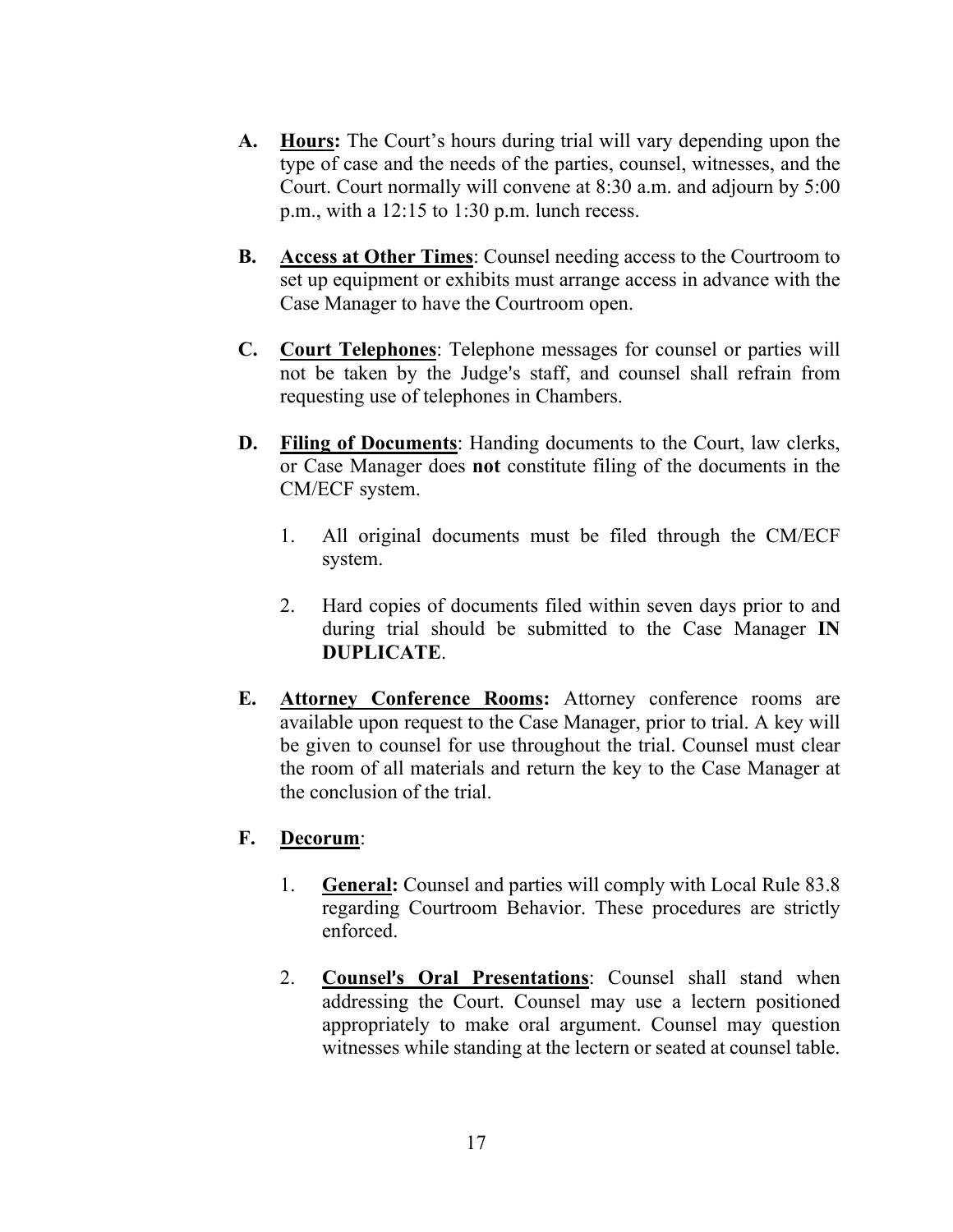- 3. Counsel will ensure that they, all parties, and all witnesses refrain from drinking (other than water as provided by the Court), eating, smoking, or reading newspapers, books, etc. in the Courtroom. Counsel, parties, witnesses, and members of the public may not bring any outside cups or containers for water into the courtroom. The Court will provide disposable cups at counsel table.
- 4. Boxes and documents should be stored outside under the table or behind the bar in an orderly fashion.
- 5. Counsel's legal assistants and support staff are expected to have full knowledge of these Procedures.
- 6. **No cell phones may be operated in the Courtroom. Cell phones and other devices should be on "Silent" mode, not "Vibrate."**
- 7. The Court does not permit parties, witnesses, or counsel to wait in the 6<sup>th</sup> floor hallway.

#### **G. Witnesses**:

- 1. Counsel are responsible for summoning witnesses into the Courtroom and instructing them on Courtroom decorum. Arrangements should be made to communicate with witnesses within the Courthouse so that they can promptly appear when summoned to testify.
- 2. Counsel should bear in mind the Court's hours and arrange for witnesses accordingly. The Court will not recess to permit counsel to call a missing witness unless he or she has been subpoenaed and has failed to appear.
- 3. Counsel shall make every effort to elicit from the witnesses only information relevant to the issues in the case and to avoid cumulative testimony.
- 4. Where testimony is presented by recorded deposition to be played for the jury, counsel should make every effort to avoid "dead time" in the video or audio recording.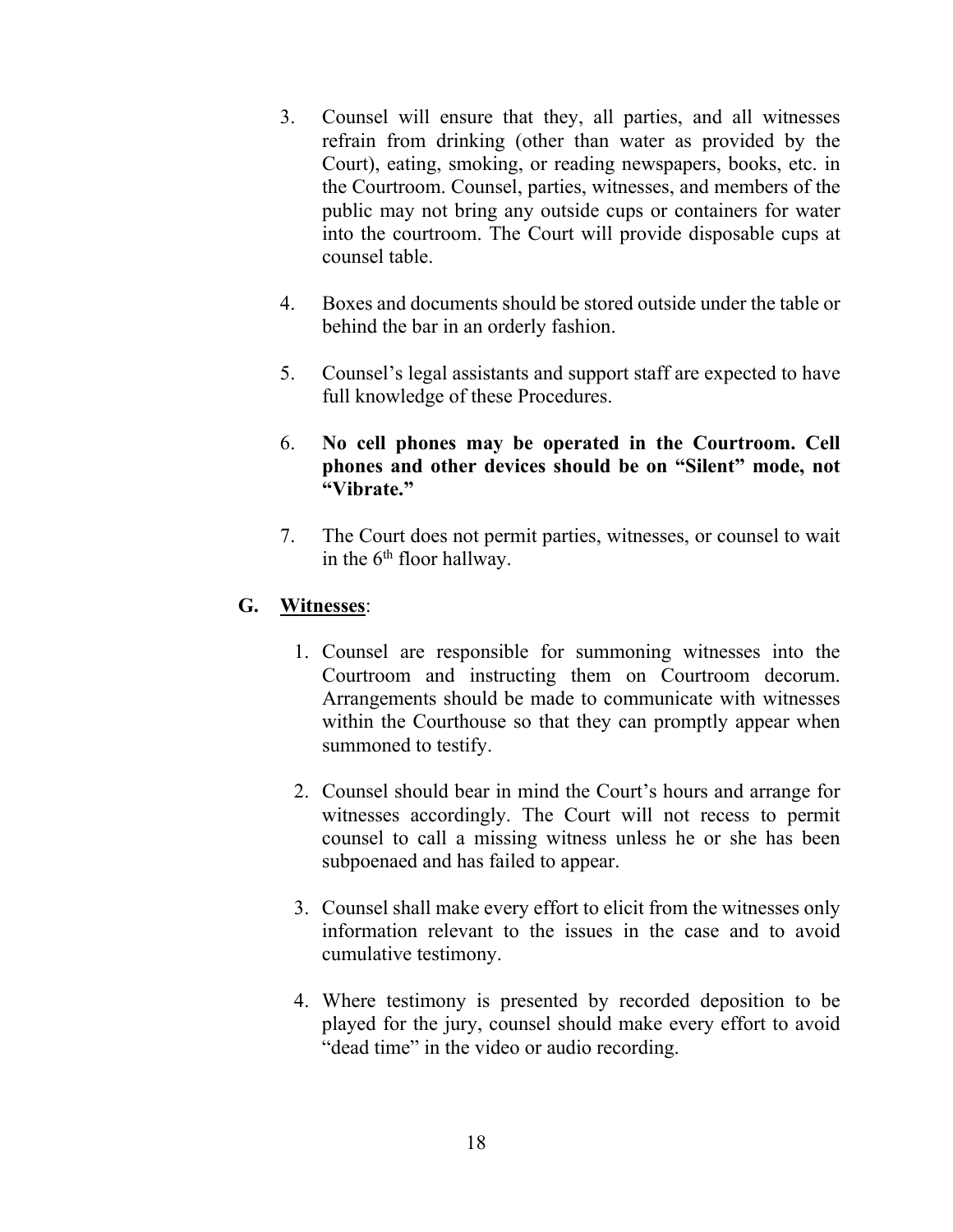**H. Seating Assignments**: The Court does not designate seating at counsel tables. Seating is determined on a first-come, first-served basis on the first day of trial.

## **I. Jury Matters**:

- 1. While the jury is deliberating, counsel are to remain inside the Courthouse to be immediately available for jury notes or a verdict, unless given permission to leave by the Court.
- 2. After the jury is excused, counsel may **not** contact jurors unless permitted to do so by the Court. *See* Local Rule 47.

#### <span id="page-18-0"></span>**14. VOIR DIRE**

The Court generally conducts a preliminary examination of the jury panel. Following the Court's examination, each side in **civil cases** usually will be allowed to examine the panel briefly, provided that the proposed *voir dire* questions are submitted as part of the Joint Pretrial Order.

## <span id="page-18-1"></span>**15. SETTLEMENTS AND ORDERS OF DISMISSAL**

#### **A. Settlements**

- 1. **Upon settlement** of any case, counsel must **immediately notify** the Case Manager in writing, by letter, or by email (*[cm4147@txs.uscourts.gov](mailto:cm4147@txs.uscourts.gov)*), and such notice shall also be filed on CM/ECF. Such notice shall include whether the settlement is partial or includes all parties and claims, calls for dismissal with or without prejudice, and whether costs should be assessed to a particular party.
- 2. Upon receipt of parties' notice of settlement, the Court will enter a 30- or 60-day conditional order of dismissal, which permits a party to move to reopen the case if final settlement cannot be completed within the allotted time. After the Court enters a conditional order of dismissal, but within the time set out in the order, parties may file a proposed final order setting out terms.
- 3. Upon settlement of a suit involving a minor plaintiff, counsel must jointly move for appointment of a guardian *ad litem* if there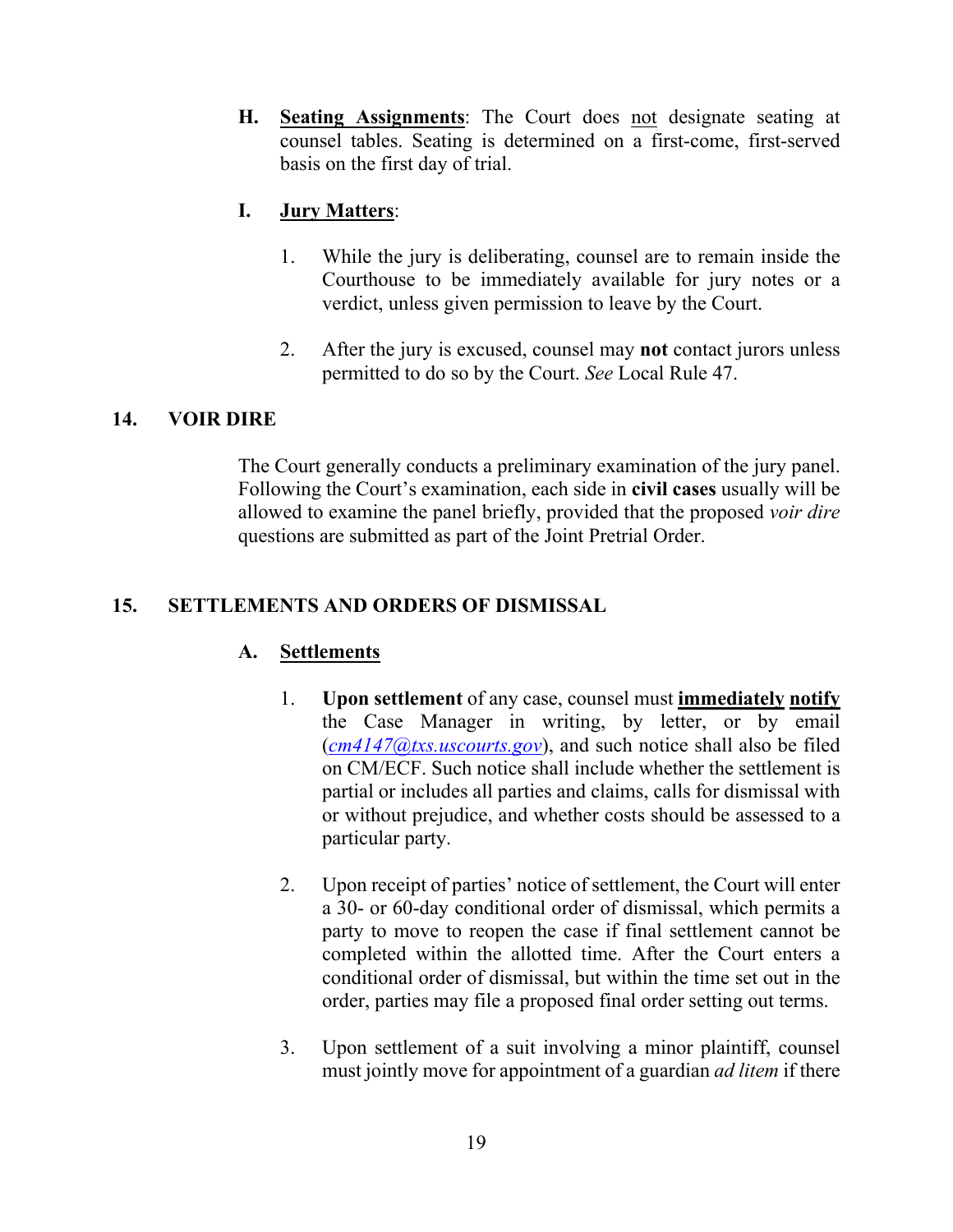is potential conflict of interest between the parent(s) and the minor, and name an agreed *ad litem*.

- a. If counsel cannot agree on a guardian *ad litem*, the Court will make the appointment. Counsel may submit the names of qualified attorneys they propose for the appointment.
- b. Contemporaneously with the motion for appointment, counsel must notify the Case Manager by letter requesting a settlement conference.

#### **B. Orders of Dismissal For Want of Prosecution**

Any defendant upon whom service has not been perfected within 90 days after the complaint is filed will be dismissed for want of prosecution in accordance with Federal Rule of Civil Procedure 4(m).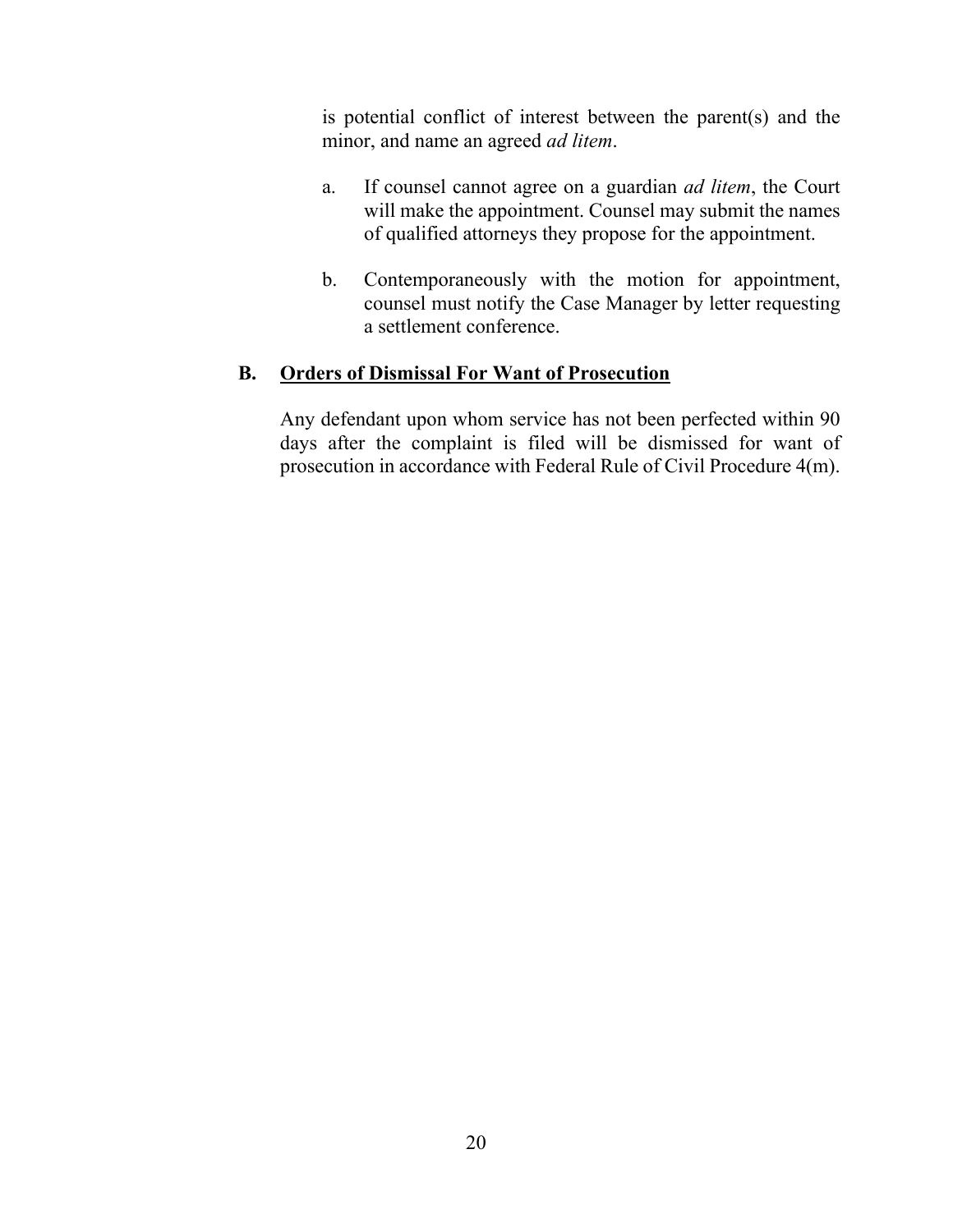## UNITED STATES DISTRICT COURT SOUTHERN DISTRICT OF TEXAS HOUSTON DIVISION

| $\cdot$ |            |                                              |  |
|---------|------------|----------------------------------------------|--|
|         |            |                                              |  |
| VS.     | Plaintiff, |                                              |  |
|         |            | $\epsilon$<br>CIVIL ACTION NO.<br>$\epsilon$ |  |
|         |            |                                              |  |
| ,       |            |                                              |  |
|         | Defendant. |                                              |  |
|         |            |                                              |  |

## **DOCKET CONTROL ORDER**

This case will be controlled by the following schedule.

## **DEADLINES**

| 1. | <b>MOTIONS TO AMEND THE PLEADINGS</b>                                                                                                                                                                                                                  |
|----|--------------------------------------------------------------------------------------------------------------------------------------------------------------------------------------------------------------------------------------------------------|
| 2. | <b>MOTIONS TO ADD NEW PARTIES</b> The attorney causing the<br>addition of new parties will provide copies of this order and all<br>orders previously entered in the case to new parties.                                                               |
| 3. | <b>MOTION TO CERTIFY CLASS</b> The party seeking certification will<br>file a motion and supporting memorandum by this date.                                                                                                                           |
| 4. | Identification of plaintiff's experts and production of experts' reports in<br>the form required by Fed. R. Civ. P. $26(a)(2)(B)$ .                                                                                                                    |
| 5. | Identification of defendant's experts and production of experts' reports<br>in the form required by Fed. R. Civ. P. $26(a)(2)(B)$ .                                                                                                                    |
| 6. | <b>COMPLETION OF DISCOVERY</b> Written discovery requests are not<br>timely if they are filed so close to this deadline that the recipient<br>would not be required under the Federal Rules of Civil Procedure<br>to respond until after the deadline. |
|    |                                                                                                                                                                                                                                                        |

 $\mathcal{L}_\text{max}$  , and the contract of the contract of the contract of the contract of the contract of the contract of the contract of the contract of the contract of the contract of the contract of the contract of the contr  $\mathcal{L}_\text{max}$  , and the contract of the contract of the contract of the contract of the contract of the contract of the contract of the contract of the contract of the contract of the contract of the contract of the contr

## 7. **LIMITS ON DISCOVERY:**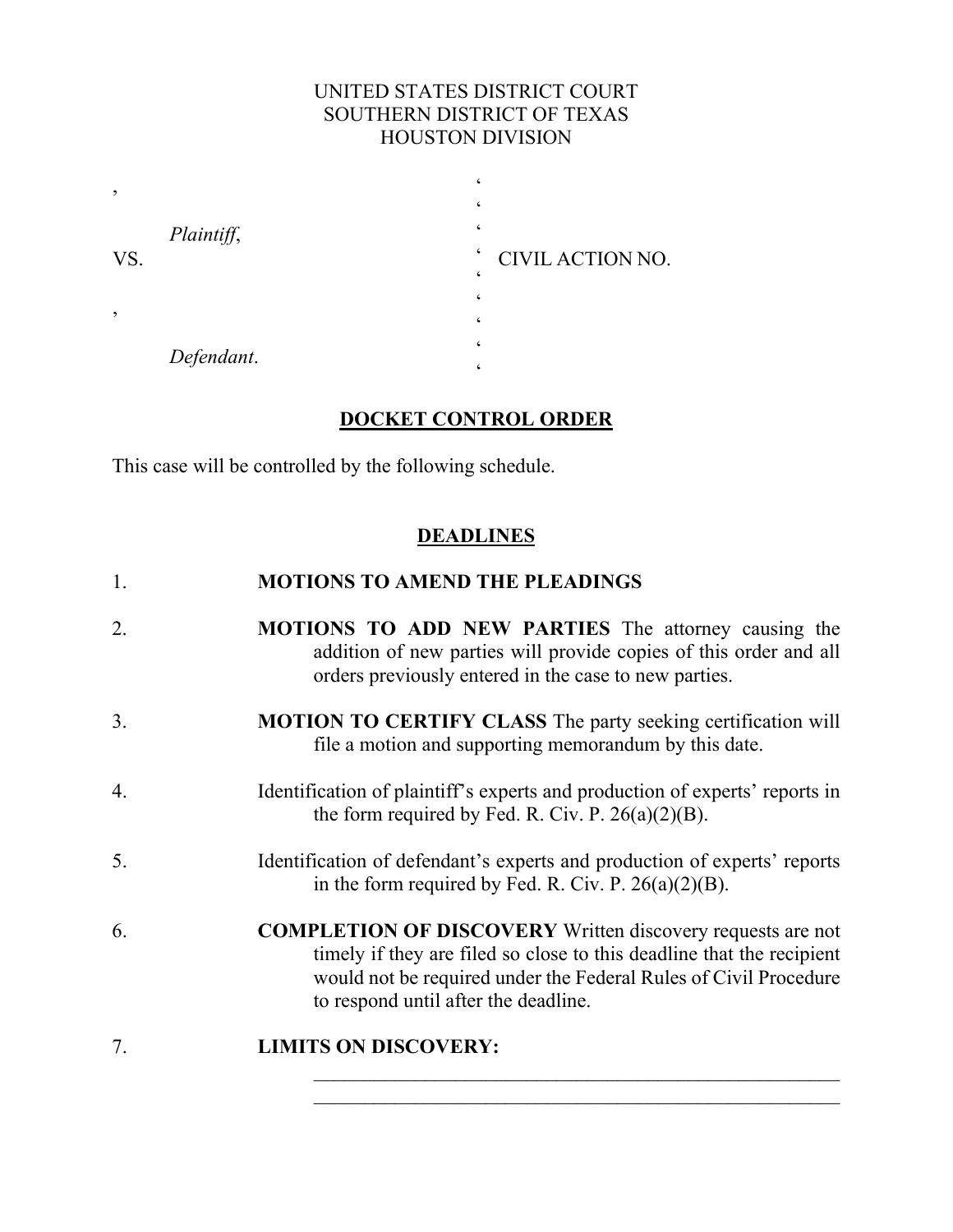#### 8. **DISPOSITIVE MOTIONS**

## 9. **ALL OTHER PRETRIAL MOTIONS**

- 10. **JOINT PRETRIAL ORDER AND MOTIONS IN LIMINE** Plaintiff is responsible for timely filing the complete joint pretrial order. All information is to comply with the disclosure requirements of Fed. R. Civ. P. 26(a)(3). All parties are directed to read the Court's Procedures regarding required trial documents and procedures.
- 11. **DOCKET CALL** Other than as set out in the Court's Procedures, no pleading or document filed within seven days of docket call will be considered by the Court. Any pending motions may be ruled on at docket call, the case will be set for trial, and further pretrial orders may be issued.
- 12. **JURY / BENCH TRIAL** Case is subject to being called to trial on short notice during this month.

Estimated Trial Time: days.

SIGNED at Houston, Texas, this day of \_\_\_\_\_\_\_, \_\_\_\_\_\_.

 $\overline{\phantom{a}}$  , where  $\overline{\phantom{a}}$  , where  $\overline{\phantom{a}}$  , where  $\overline{\phantom{a}}$ GEORGE C. HANKS, JR. UNITED STATES DISTRICT JUDGE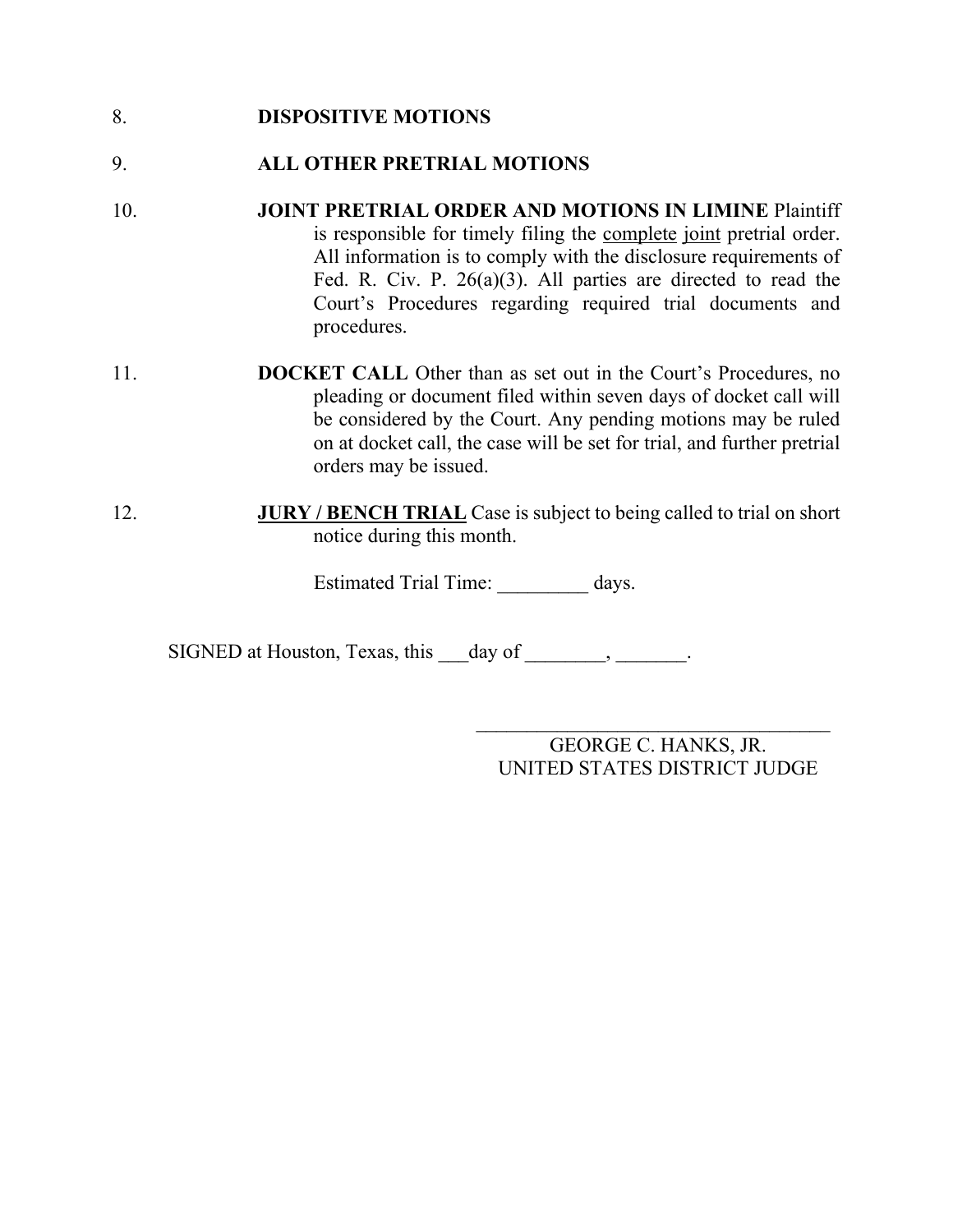### UNITED STATES DISTRICT COURT SOUTHERN DISTRICT OF TEXAS HOUSTON DIVISION

|    | Plaintiff(s),     |                                   |  |
|----|-------------------|-----------------------------------|--|
|    |                   | ۷                                 |  |
| V. |                   | Civil Action No.<br>$\pmb{\zeta}$ |  |
|    |                   | ۷                                 |  |
|    |                   |                                   |  |
|    |                   |                                   |  |
|    |                   |                                   |  |
|    | Defendant $(s)$ . |                                   |  |

## **JOINT PRETRIAL ORDER**

**[***See generally* **Judge Hanks**= **Court Procedures]**

**\*\*Failure to comply with these Procedures, the Local Rules, and the Federal Rules of Civil Procedure may result in sanctions, including the Court's refusal to allow evidence at trial or the striking of a party's pleadings in this lawsuit.\*\***

#### **Appearance of Counsel**

List the parties, their respective counsel, and the mailing addresses, email addresses, and telephone numbers of counsel in separate paragraphs.

#### **Statement of the Case**

Give a brief agreed statement of the case for the information of the Court. The Court may read this statement to the jury panel to see whether any member of the panel is acquainted with the facts or parties in the case. Include names, dates and places.

#### **Jurisdiction**

Briefly explain why this Court has full and complete jurisdiction over the subject matter and the parties in this case. If there is an unresolved jurisdictional question, state the problem.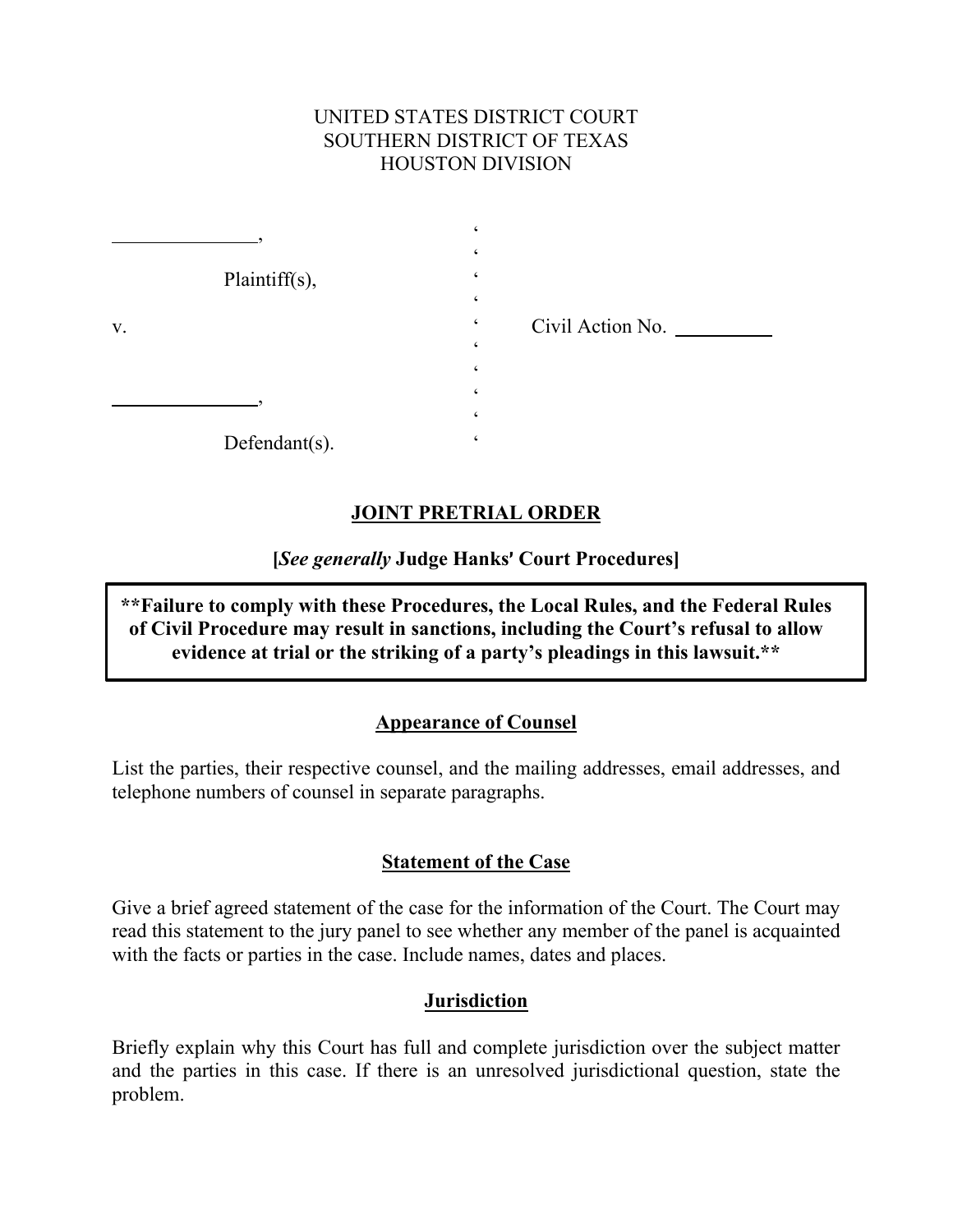#### **Motions**

Identify any pending motions, as well as the responses, replies, or objections.

## **Contentions of the Parties**

In separate paragraphs, give a concise statement of each party's contentions and claims.

## **Admissions of Fact**

List all facts that have been stipulated to.

#### **Contested Issues of Fact**

List all factual disputes that are necessary to the final disposition of this case.

## **Agreed Applicable Propositions of Law**

Delineate those legal propositions not in dispute.

## **Contested Issues of Law**

Briefly state the issues of law in dispute. Along with this Joint Pretrial Order, each party or side should submit a memorandum of law to address these issues in more depth.

## **Exhibits and Exhibit List**

The Court strictly enforces the rules regarding disclosure and discovery. Counsel should use a Bates numbering system during discovery to allow for the orderly discussion of documents during the pretrial process.

Each party must attach an Exhibit List (in the form shown by Attachment A or a similar form) of all exhibits offered, and all parties must provide copies of their listed exhibits to opposing counsel in advance of trial. (This rule also applies to summaries and rebuttal exhibits, except in the limited circumstances when exhibits cannot be anticipated.) The Exhibit List should provide a clear, concise description of each exhibit, with a Bates number from the discovery process where applicable. When possible, a Joint Exhibit List is preferred.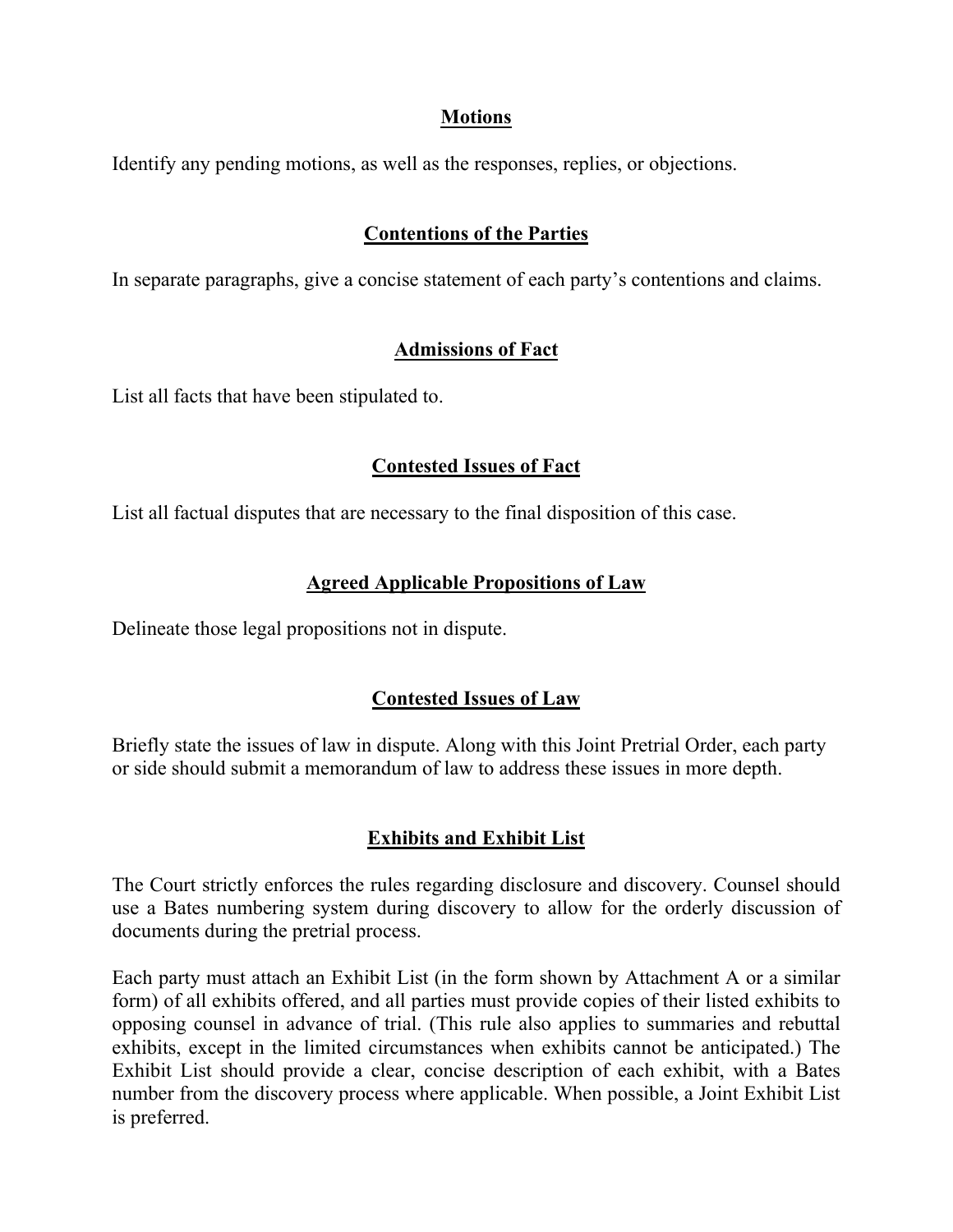Any counsel requiring authentication of an exhibit must so notify the offering counsel in writing within seven days after the exhibit is made available to opposing counsel for examination. Failure to do so is an admission of authenticity. *See* S.D. TEXAS LOCAL RULE 44.1.

At the Court's discretion, exhibits listed in the final pretrial order may be admitted into evidence unless opposing counsel files written objections within the time called for in the Local Rules.

The offering party should mark its own exhibits prior to trial and include the party's name, case number, and exhibit number on each exhibit to be offered. (Example: Smith Construction, 3:10-cv-0010, Ex. 1.)

## **Witnesses and Witness List**

List the names and addresses of witnesses who will or may be called, and include a brief statement of the subject matter and substance of their testimony, as required by Fed. R. Civ. P.  $26(a)(3)$ .

If a witness is to appear by deposition, cite the inclusive pages and lines to be read or submitted. Objections to those portions (citing pages and lines) with supporting authority must be filed within seven days after the joint pretrial order is filed. Recorded depositions should be edited to remove "dead air".

In the event there are any other witnesses to be called at the trial, their names, addresses and the subject matter of their testimony must be reported to opposing counsel as soon as they are known. This restriction shall not apply to a purely rebuttal or impeaching witness *if* necessity of the witness or the testimony cannot reasonably be anticipated before trial.

#### **Settlement**

Include a statement addressing whether or not all settlement efforts have been exhausted, the current settlement demand and offer, and whether the case can reasonably be expected to settle.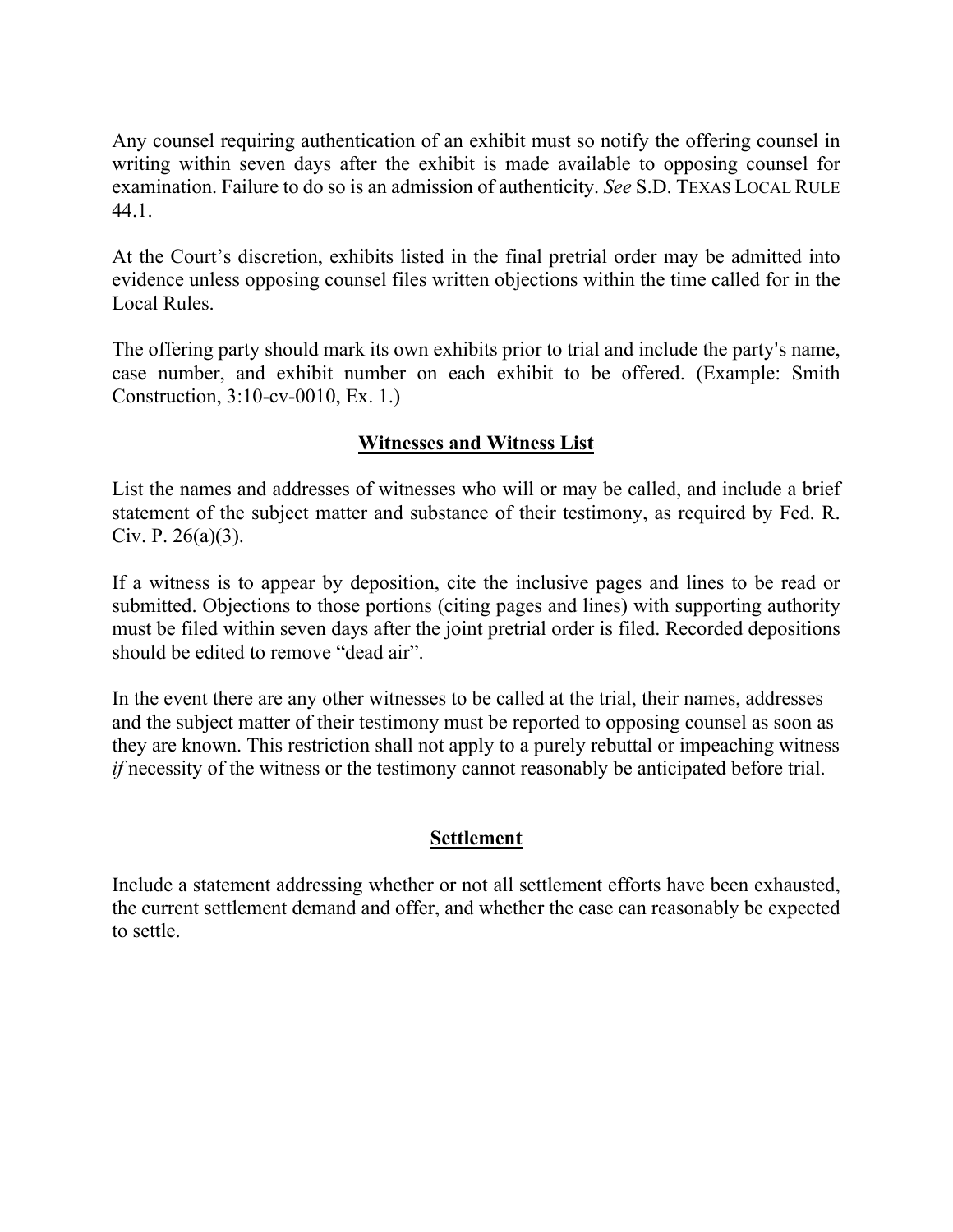## **Trial**

Include in this paragraph the following:

- (a) Whether trial will be Jury or Non-Jury;
- (b) Probable length of trial; and
- (c) Availability of witnesses.

## **Additional Required Attachments**

Motions in Limine: State whether any party is filing a Motion in Limine. (All Motions in Limine must be filed along with the Pretrial Order.) The Court discourages "catch-all" motions in limine. Instead, motions in limine should be directed to specific issues in the case and should relate to relief that is actually opposed.

For Jury Trials include the following:

- (a) Proposed questions for the venire panel.
- (b) Proposed jury instructions, definitions, and interrogatories. Each requested instruction, definition, and interrogatory must be numbered and presented on a separate sheet of paper with the citation and authority upon which counsel rely.
- (c) Memorandum of Law.

For Non-Jury Trials include the following:

- (a) Proposed Findings of Fact.
- (b) Proposed Conclusions of Law.
- (c) Memorandum of Law.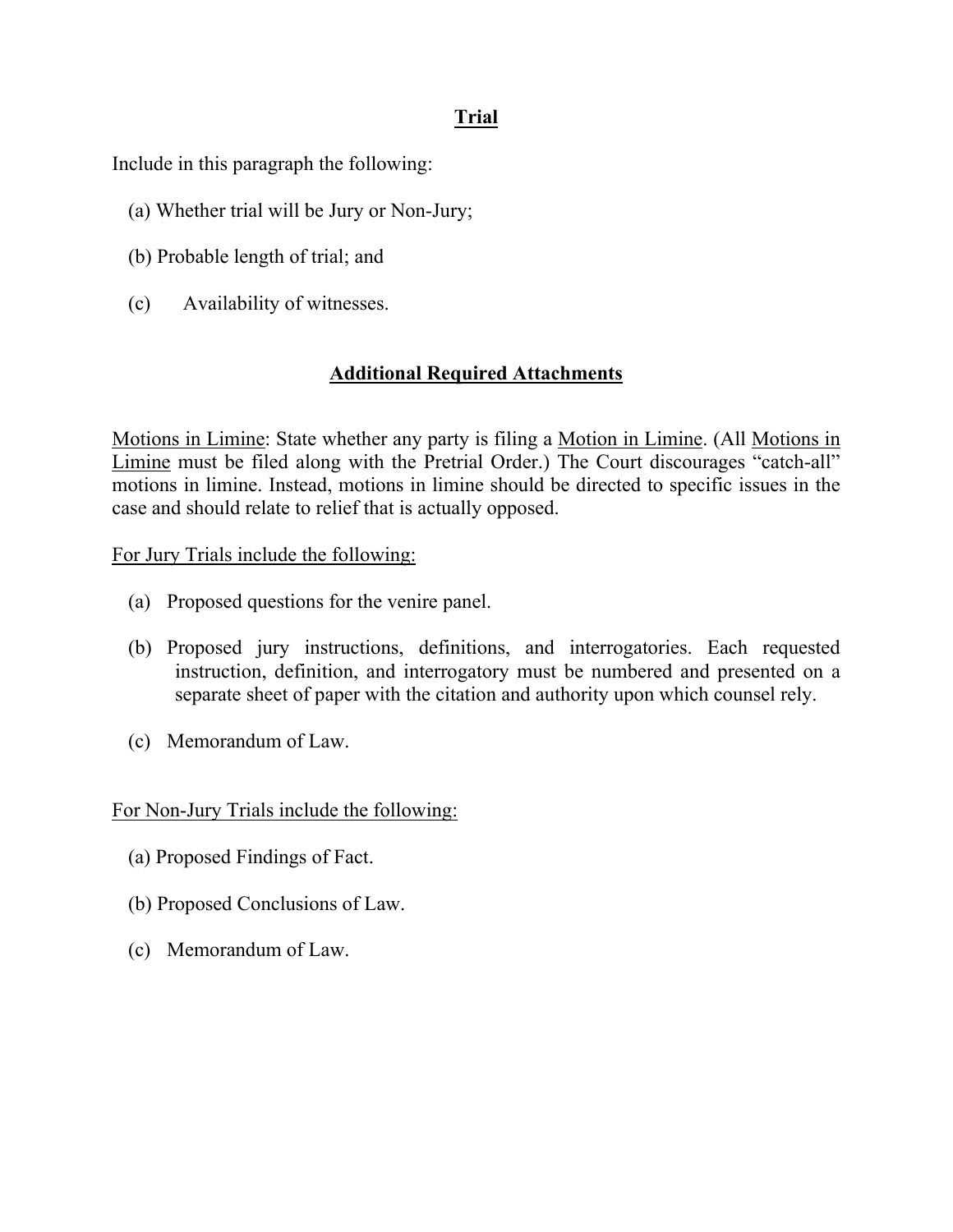## UNITED STATES DISTRICT COURT SOUTHERN DISTRICT OF TEXAS HOUSTON DIVISION

| $- - - -$<br>nn<br>NO. |  |
|------------------------|--|
|                        |  |

Plaintiff,

Judge: George C. Hanks, Jr. Case Manager: Gabrielle Clair

v.

 $\overline{\phantom{a}}$  , and the set of the set of the set of the set of the set of the set of the set of the set of the set of the set of the set of the set of the set of the set of the set of the set of the set of the set of the s Defendant. Proceeding:

## **JOINT EXHIBIT LIST [or \_\_\_\_\_\_\_\_\_\_\_\_\_\_\_\_\_\_\_'s EXHIBIT LIST]**

| NO. | <b>DESCRIPTION</b> | Offer | Obj. | <b>DATE</b><br><b>ADMIT</b> | <b>DATE</b><br>N/ADM |
|-----|--------------------|-------|------|-----------------------------|----------------------|
|     |                    |       |      |                             |                      |
|     |                    |       |      |                             |                      |
|     |                    |       |      |                             |                      |
|     |                    |       |      |                             |                      |
|     |                    |       |      |                             |                      |
|     |                    |       |      |                             |                      |
|     |                    |       |      |                             |                      |
|     |                    |       |      |                             |                      |
|     |                    |       |      |                             |                      |
|     |                    |       |      |                             |                      |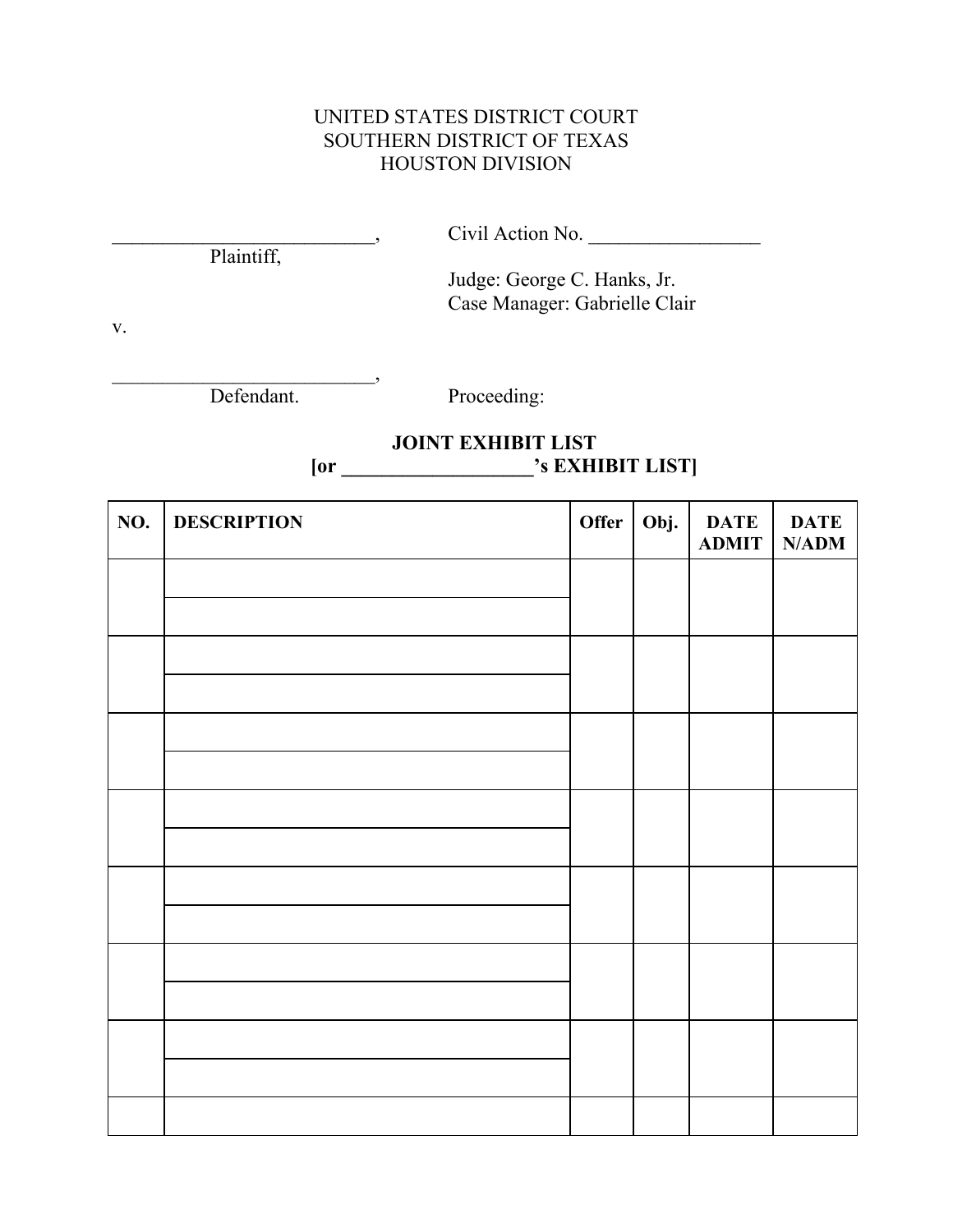### UNITED STATES DISTRICT COURT SOUTHERN DISTRICT OF TEXAS HOUSTON DIVISION

§ § § § § § § v S CIVIL ACTION NO.

## **JOINT TRIAL WORKSHEET**

§

To make efficient use of trial time, each party is to provide the following information:

#### **OPENING**

Minutes Requested by Plaintiff \_\_\_\_\_\_\_\_\_\_\_\_\_\_\_ Minutes Requested by Defendant

#### **EVIDENCE**

In the order that they will be called, list the witnesses to be called, the general subject matter to be covered with that witness, and the amount of time expected for direct and cross examination.

Witnesses who will be called by written or recorded deposition should be included in this section.

| <b>Witness Name:</b>    |                        |  |
|-------------------------|------------------------|--|
| <b>Subject Matter:</b>  |                        |  |
|                         |                        |  |
|                         |                        |  |
| <b>Time for Direct:</b> | <b>Time for Cross:</b> |  |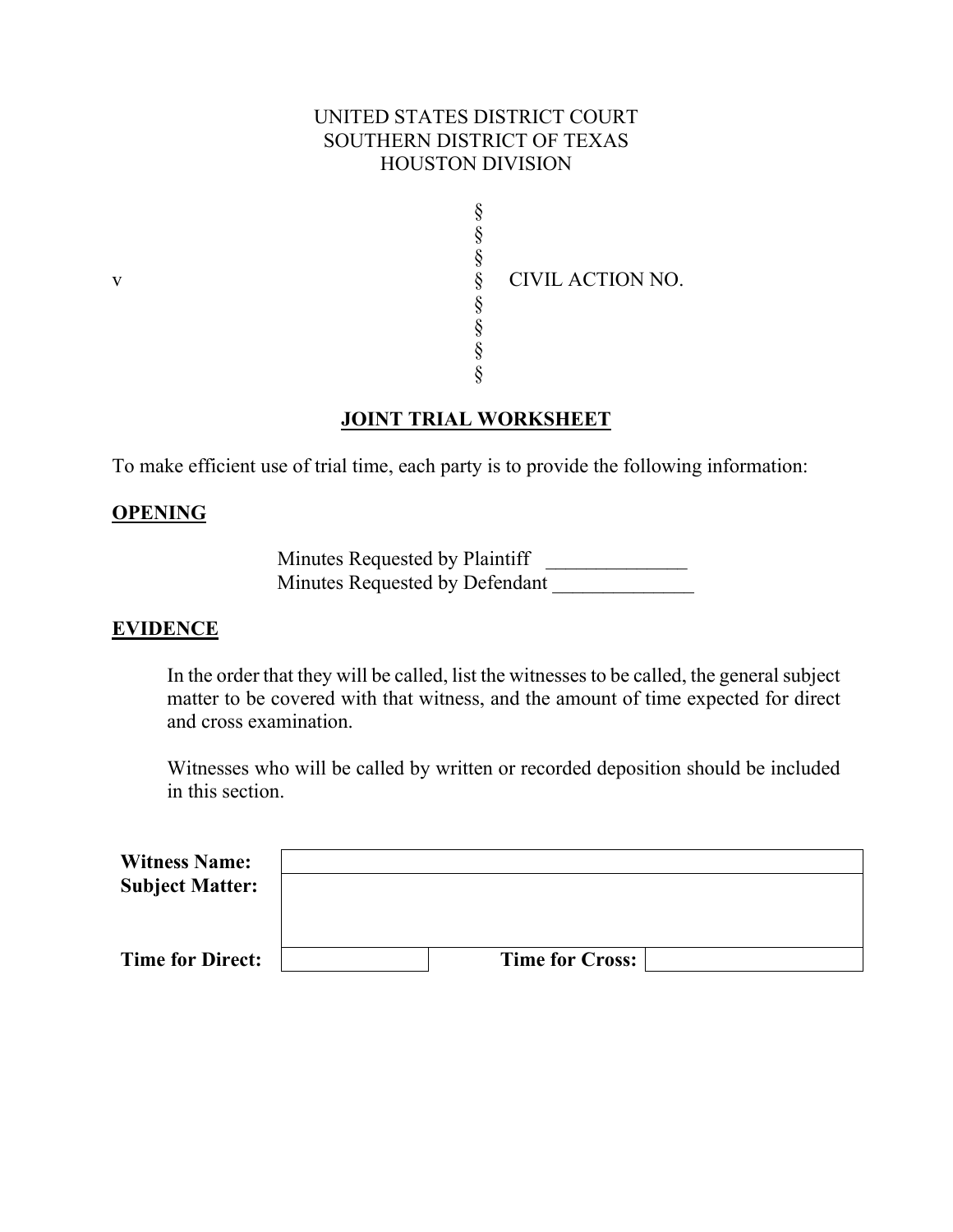| <b>Witness Name:</b>    |                        |
|-------------------------|------------------------|
| <b>Subject Matter:</b>  |                        |
|                         |                        |
|                         |                        |
| <b>Time for Direct:</b> | <b>Time for Cross:</b> |
|                         |                        |
| <b>Witness Name:</b>    |                        |
| <b>Subject Matter:</b>  |                        |
|                         |                        |
|                         |                        |
| <b>Time for Direct:</b> | <b>Time for Cross:</b> |
|                         |                        |
| <b>Witness Name:</b>    |                        |
| <b>Subject Matter:</b>  |                        |
|                         |                        |
|                         |                        |
| <b>Time for Direct:</b> | <b>Time for Cross:</b> |
|                         |                        |
| <b>Witness Name:</b>    |                        |
| <b>Subject Matter:</b>  |                        |
|                         |                        |
|                         |                        |
| <b>Time for Direct:</b> | <b>Time for Cross:</b> |
|                         |                        |
| <b>Witness Name:</b>    |                        |
| <b>Subject Matter:</b>  |                        |
|                         |                        |
|                         |                        |
| <b>Time for Direct:</b> | <b>Time for Cross:</b> |
|                         |                        |
| <b>Witness Name:</b>    |                        |
| <b>Subject Matter:</b>  |                        |
|                         |                        |
|                         |                        |
| <b>Time for Direct:</b> | <b>Time for Cross:</b> |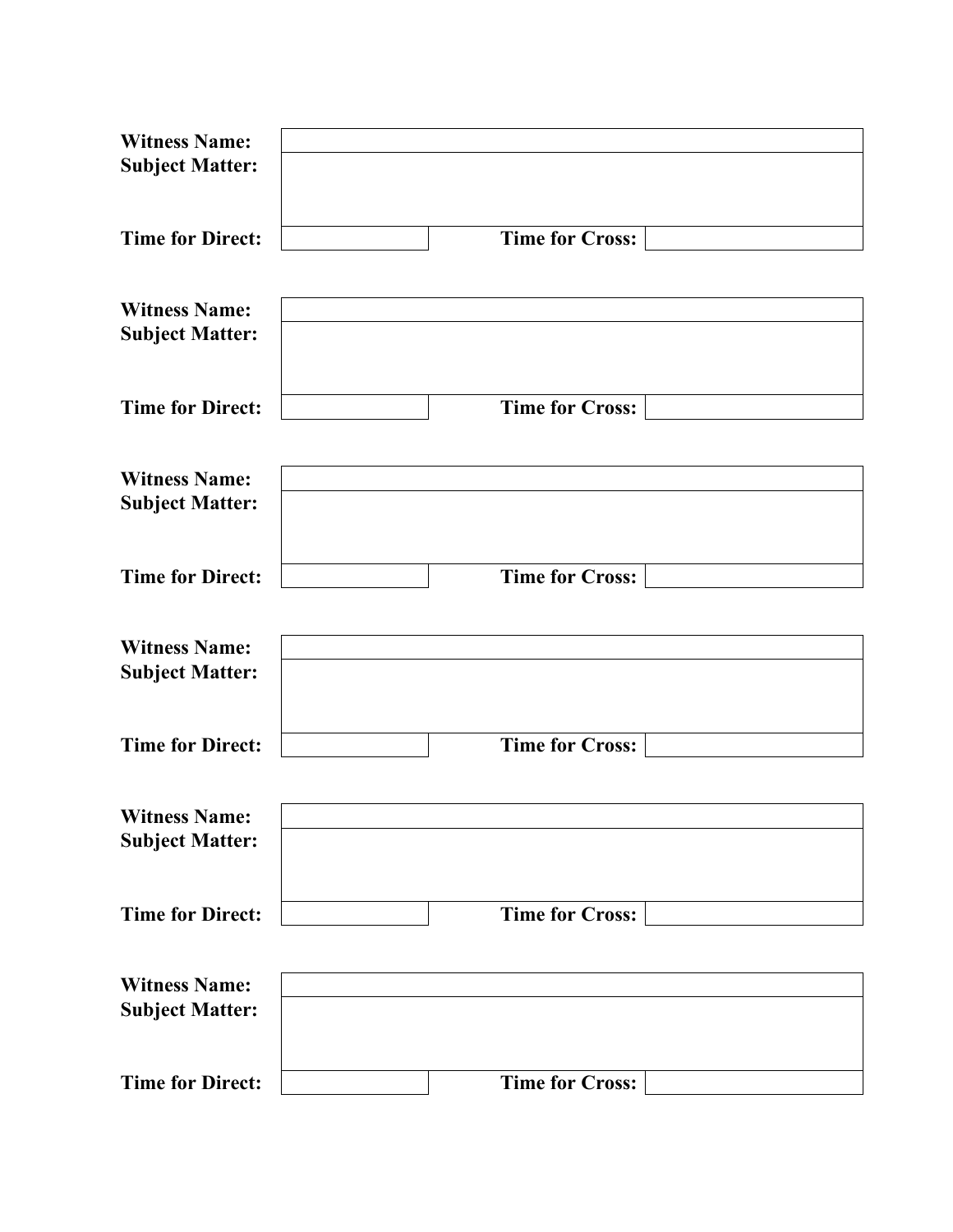| <b>Witness Name:</b>           |                                                                                     |  |
|--------------------------------|-------------------------------------------------------------------------------------|--|
| <b>Subject Matter:</b>         |                                                                                     |  |
|                                |                                                                                     |  |
|                                |                                                                                     |  |
|                                |                                                                                     |  |
| <b>Time for Direct:</b>        | <b>Time for Cross:</b>                                                              |  |
|                                |                                                                                     |  |
|                                |                                                                                     |  |
| <b>Witness Name:</b>           |                                                                                     |  |
| <b>Subject Matter:</b>         |                                                                                     |  |
|                                |                                                                                     |  |
|                                |                                                                                     |  |
| <b>Time for Direct:</b>        | <b>Time for Cross:</b>                                                              |  |
|                                |                                                                                     |  |
|                                |                                                                                     |  |
| <b>Witness Name:</b>           |                                                                                     |  |
|                                |                                                                                     |  |
| <b>Subject Matter:</b>         |                                                                                     |  |
|                                |                                                                                     |  |
|                                |                                                                                     |  |
| <b>Time for Direct:</b>        | <b>Time for Cross:</b>                                                              |  |
|                                |                                                                                     |  |
|                                | <b>CLOSING</b>                                                                      |  |
|                                |                                                                                     |  |
|                                | Minutes Requested by Plaintiff                                                      |  |
|                                |                                                                                     |  |
|                                | Minutes Requested by Defendant                                                      |  |
|                                |                                                                                     |  |
|                                | Provide any additional informational information that may impact the amount of time |  |
| needed for trial of this case: |                                                                                     |  |
|                                |                                                                                     |  |
|                                |                                                                                     |  |
|                                |                                                                                     |  |
|                                |                                                                                     |  |
|                                | Total Number of Hours and Minutes Estimated for Trial:                              |  |
|                                |                                                                                     |  |
|                                |                                                                                     |  |
|                                |                                                                                     |  |
|                                |                                                                                     |  |
|                                |                                                                                     |  |
|                                |                                                                                     |  |
|                                | Date filed: $\frac{1}{\sqrt{1-\frac{1}{2}} \cdot \frac{1}{2}}$                      |  |
|                                | <b>COUNSEL FOR PLAINTIFF</b>                                                        |  |
|                                |                                                                                     |  |
|                                |                                                                                     |  |
|                                | COUNSEL FOR DEFENDANT                                                               |  |